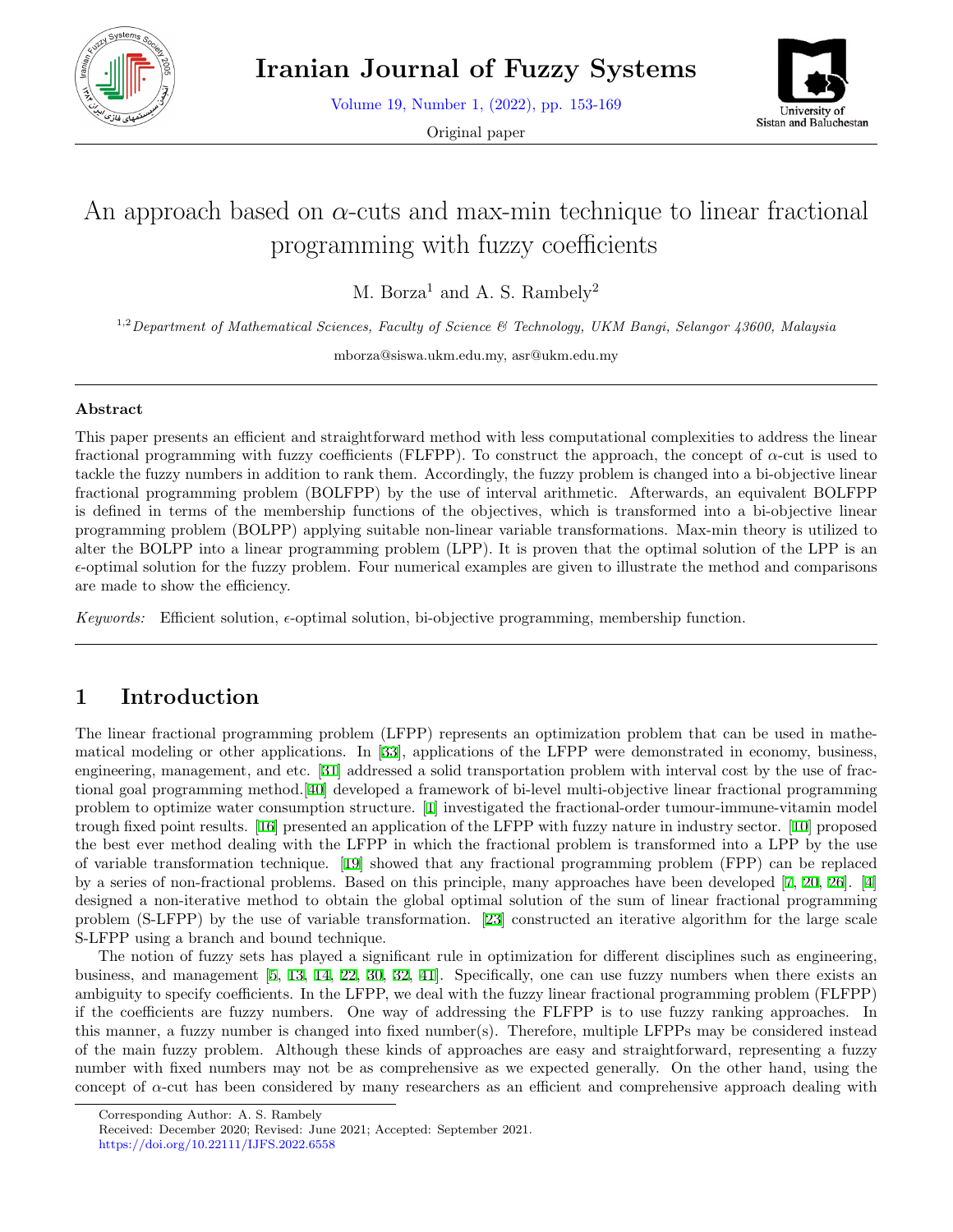fuzzy numbers [[2,](#page-14-8) [15,](#page-14-9) [38](#page-16-2), [39](#page-16-3)]. In general, when the concept of *α*-cut is used, maximizing of the FLFPP is changed into a BOLFPP of the form Maximize *X∈S*  ${F^L(X), F^U(X)}$ . [\[24](#page-15-9)] developed a method treating this bi-objective problem in which only  $F^U(X)$  is used. Ignoring  $F^L(X)$  can be considered as a drawback of their approach. In order to overcome this shortcoming, convex combinations of the solutions of problems Maximize  $F^L(X)$  and Maximize  $F^U(X)$  were suggested by Stanojevi and Stanojevi [[34\]](#page-15-10). However, their method increases the computational expenses since there is no rule to recognize which combination gives the best result. The methodology of [[24\]](#page-15-9) was developed by Chinnadurai and Muthukumar [[12\]](#page-14-10) to address the LFPP with positive fuzzy coefficients and positive fuzzy decision variables.[[6](#page-14-11)] presented an approach to deal with the LFPP with interval coefficients. In their method, the original problem is transformed into a LPP using suitable variable transformations. In the literature, there are several methods to deal with the multi objective linear fractional programming problem (MOLFPP). These approaches can be also employed to tackle Maximize *X∈S*  $\{F^L(X), F^U(X)\}$  where  $F^L(X)$  and  $F^U(X)$  are linear fractional functions and *S* is a polyhedral set. [\[9](#page-14-12)] developed a method to address MOLFPP. In their method, the multi objective problem is transformed into a multi objective linear programming problem (MOLPP). Subsequently, the membership functions are specified after identifying the fuzzy aspiration levels of the linear objectives. Finally, the MOLPP is changed into a LPP using maxmin technique. Their method was designed such that it has not been possible to prove that the outcome is efficient, which is a drawback. Motivated by [\[9](#page-14-12)], Veeramani and Sumathi<sup>[\[36](#page-15-11)]</sup>, and De and Deb [[18\]](#page-15-12) introduced approaches to deal with LFPP with fuzzy coefficients and MOLFPP, respectively. [[28\]](#page-15-13) transformed the MOLFPP into a LPP using a fuzzy goal programming approach in addition to suitable variable transformations. [\[35](#page-15-14)] introduced an approach to tackle the MOLFPP where the membership functions of the objectives are defined and then linearized by using the first order Taylor series about the individual optimal solutions. For some examples, [[8](#page-14-13)] reported that the results of using the first order Taylor series proposed by Toksari are to some extent more accurate than the results of the fuzzy goal programming used by Pal et al. Nayak and Ojha [[27](#page-15-15)] introduced a method dealing with the MOLFPP with fuzzy coefficients where the fuzzy problem is altered into an interval valued LFPP using the concept of  $\alpha$ -cut. In their method, the fuzzy problem is reduced into the MOLFPP. Afterwards, they reach a MOLPP employing the first order Taylor series. Finally, weighted sum technique is utilized to reach a LPP. In general, there exists a drawback to the methods which use first order Taylor expansion since this expansion reduces the accuracy. As we mentioned above, to the best of our known, there is a drawback to the existing approaches which are used to address the FLFPP. In this paper, we aim to present an efficient and easy approach with less computational cost and complexities to cope with the FLFPP. To reach this aim, the concept of  $\alpha$ -cut is used to tackle the fuzzy numbers. As the consequence, a BOLFPP is obtained which is changed into a BOLPP using suitable non-linear variable transformations. Finally, the BOLPP is altered into a LPP employing the max-min technique. It is proven that the unique optimal solution of the LPP is an *ϵ*-optimal solution for the fuzzy problem. Numerical examples are solved to illustrate the proposed approach in addition to make comparison with different methods.

This article is organized in 5 sections. Following the introduction, in section [2](#page-1-0), some basic notions and preliminaries are given for convenience. In section[3,](#page-3-0) the main outcome of this survey is released. In section [4](#page-7-0), some illustrative examples are solved and comparisons are made to evaluate the approach. Finally, section [5](#page-13-0) concludes the paper.

## <span id="page-1-0"></span>**2 Preliminaries**

### **2.1 Fuzzy numbers and intervals**

**Definition 2.1.** [\[37](#page-15-16)] *Let A be a normalized fuzzy set. A triangular fuzzy number A is defined as:* 

$$
\mu_{\tilde{A}}(x) = \mu_{\tilde{A}}(x, a, b, c) = \begin{cases} (x - a)/(b - a), & x \in [a, b) \\ (c - x)/(c - b), & x \in [b, c] \\ 0, & otherwise. \end{cases}
$$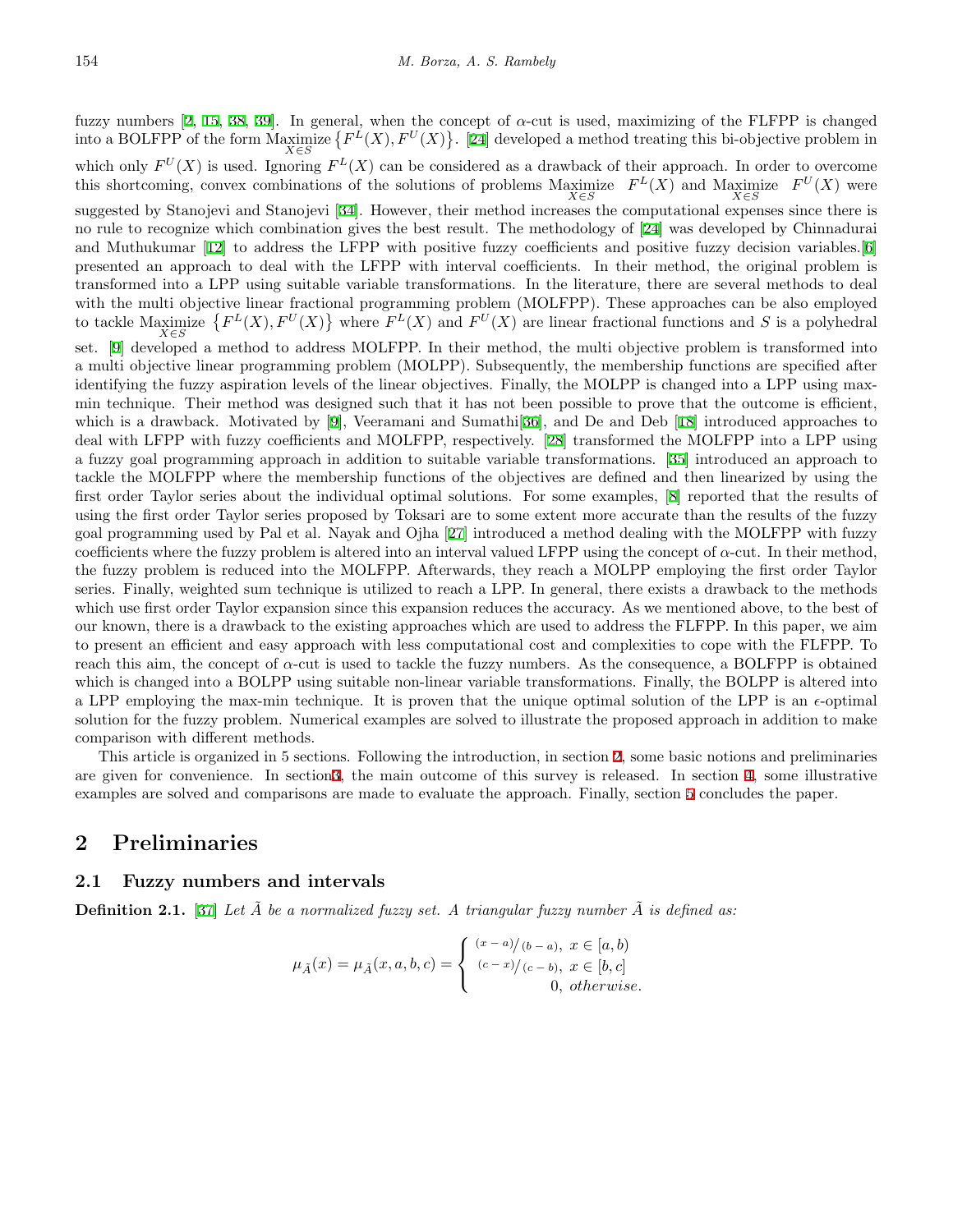

Figure 1: Triangular fuzzy number

**Definition 2.2.** [\[37](#page-15-16)] Let  $\tilde{A}$  be a fuzzy set in X and  $\alpha \in [0,1]$ . The  $\alpha$ -cut of the fuzzy set  $\tilde{A}$  is the crisp set  $\tilde{A}_{\alpha}$  given by:

$$
[\tilde{A}]_{\alpha} = \{ x \in X : \mu_{\tilde{A}}(x) \ge \alpha \} .
$$

Let  $\tilde{A}$  be a triangular fuzzy number with the membership function  $\mu_{\tilde{A}}(x;a,b,c)$ , then  $[\tilde{A}]_{\alpha} = [a+\alpha (b-a), c-\alpha (c-b)]$ .

**Definition 2.3.** (Ranking of fuzzy numbers) Let  $\tilde{A}$ ,  $\tilde{B}$ ,  $\tilde{C}$  be fuzzy numbers with  $\alpha$ -cuts  $[\tilde{A}]_{\alpha}=[a_{\alpha}^-,a_{\alpha}^+], [\tilde{B}]_{\alpha} =$  $[b_\alpha^-, b_\alpha^+], [\tilde{C}]_\alpha = [c_\alpha^-, c_\alpha^+].$  According to [[21\]](#page-15-17), possibility and necessity theories can be used to rank fuzzy numbers *based on their α-cuts as follows:*

**Method 1.** We say  $\tilde{A}$  is smaller than  $\tilde{B}$  and denoted by  $\tilde{A} \leq \tilde{B}$  if and only if  $a_{\alpha}^{-} \leq b_{\alpha}^{-}$ , and  $a_{\alpha}^{+} \leq b_{\alpha}^{+}$  for  $\alpha \in (0,1]$ . Moreover, from [[42\]](#page-16-4), for  $k_1, k_2 \geq 0$ , we say  $k_1 \tilde{A} + k_2 \tilde{B} \leq \tilde{C}$  if and only if  $k_1 a_{\alpha}^{-} + k_2 b_{\alpha}^{-} \leq c_{\alpha}^{-}$ , and  $k_1 a_{\alpha}^+ + k_2 b_{\alpha}^+ \leq c_{\alpha}^+.$ 

**Method 2.** We say  $\tilde{A}$  is smaller than  $\tilde{B}$  and denoted by  $\tilde{A} \leq \tilde{B}$  if and only if  $a_{\alpha}^+ \leq b_{\alpha}^+$  for  $\alpha \in (0.5, 1]$ . Furthermore, for  $k_1, k_2 \geq 0$ , we say  $k_1 \tilde{A} + k_2 \tilde{B} \leq \tilde{C}$  if and only if  $k_1 a_{\alpha}^+ + k_2 b_{\alpha}^+ \leq c_{\alpha}^+$ .

**Remark 2.4.** *In spite of method 1, method 2 can be applied to rank any two fuzzy numbers. However, method 2 is weaker since only the upper bounds of the intervals are utilized. Therefore, in this paper, we use method 1 as long as this method works successfully. Otherwise, method 2 is examined.*

**Definition 2.5.** [\[25](#page-15-18)] Assume that  $A = [A^L, A^U], B = [B^L, B^U]$  and  $k \ge 0$  is a scalar. Therefore, addition, multiplica*tion, and division on the intervals are defined as follows:*

$$
A + B = [AL + BL, AU + BU], -A = [-AU, -AL], kA = [kAL, kAU],AB = [\min\{ALBL, ALBU, AUBL, AUBU\}, \max\{ALBL, ALBU, AUBL, AUBU\}\},A/B = [\min\{AL/BL, AL/BU, AU/BL, AU/BU\}, \max\{AL/BL, AL/BU, AU/BL, AU/BU\}\}].
$$

#### **2.2 Linear fractional programming problem**

Consider the general form of the LFPP as follows:

<span id="page-2-0"></span>
$$
\text{Maximize } \frac{C^T X + \alpha}{D^T X + \beta} \tag{1}
$$

*s.t*  $AX \le b$ ,  $D^T X + \beta > 0$ ,  $X > 0$ .

<span id="page-2-1"></span>The  $(1)$  $(1)$  is changed into the following linear programming problem by the use of variable transformations  $t =$  $\frac{1}{D^T X + \beta}, Y = tX.$ 

$$
\begin{array}{ll}\text{Maximize } C^T Y + \alpha t\\ \text{s.t } AY - bt \ge 0, \ \ D^T Y + \beta t = 1, \ \ Y, t \ge 0. \end{array} \tag{2}
$$

**Theorem [2](#page-2-1).6.** [\[10](#page-14-2)] Let(Y\*,t\*) be the optimal solution of (2), then the optimal solution of ([1\)](#page-2-0) is:  $X^* = \frac{Y^*}{t^*}$ .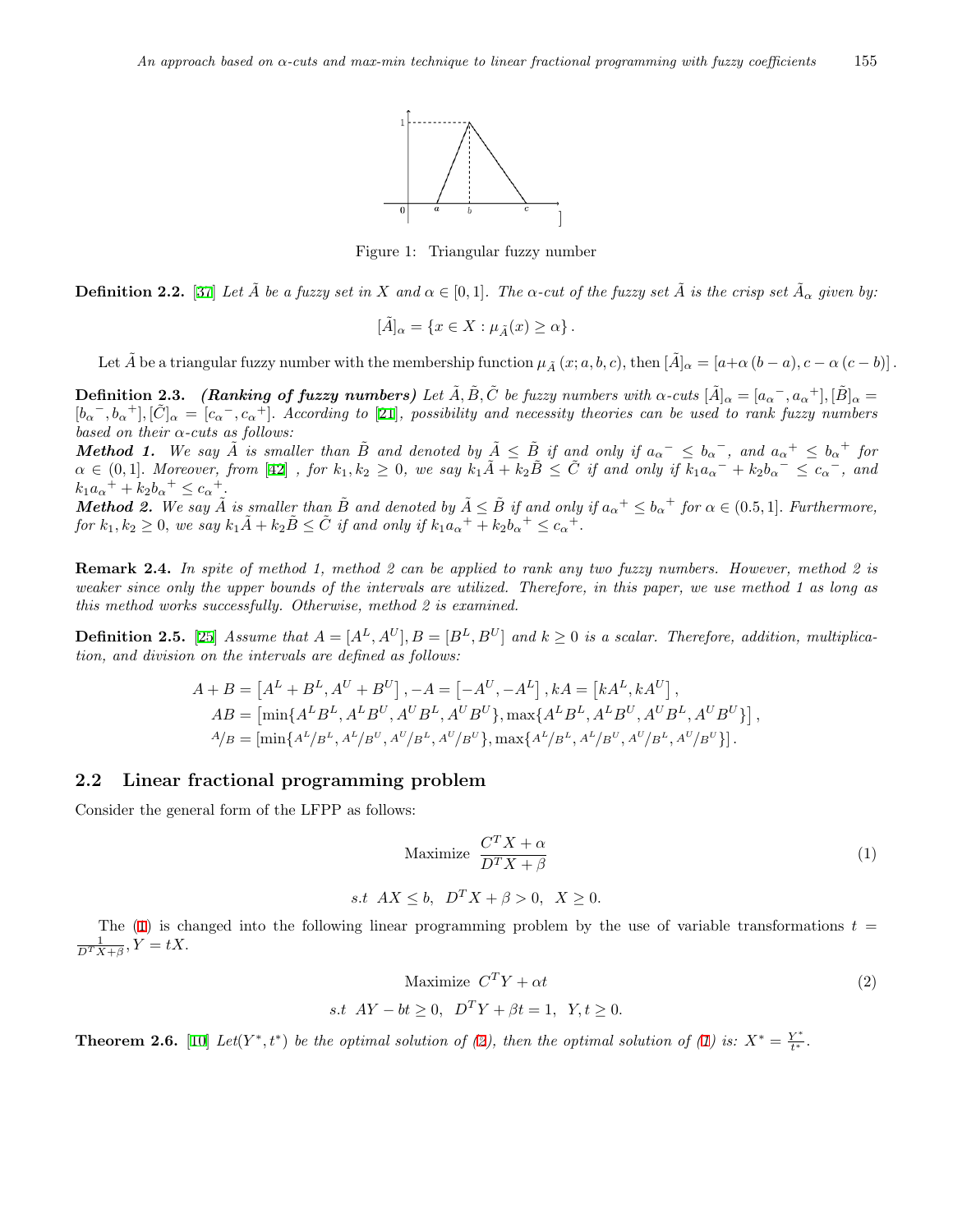#### **2.3 Multi objective programming problem**

Let us consider the general form of the multi objective programming (MOPP) as follows:

<span id="page-3-1"></span>
$$
\text{Maximize } \{F_1(X), ..., F_k(X)\} \quad \text{s.t } X \in S. \tag{3}
$$

**Definition 2.7.** [[3\]](#page-14-14) For [\(3](#page-3-1)), a solution  $X^* \in S$  is called efficient if and only if  $\sharp X \in S$  such that  $F_i(X_*) \leq F_i(X), j =$ 1, ..., *k*, and ∃*l* ∈ {1, ..., *k*} *such that*  $F_j(X^*) < F_j(X)$ .

Max-min approach is a classical method which is used to scalarize the MOPP as follows:

$$
\text{Maximize } \beta \quad s.t \quad X \in S, \quad \beta \le F_i(x) \quad \text{for} \quad i = 1, \dots, k. \tag{4}
$$

**Definition 2.8.** *Consider the single objective problem Maximize*  $\lim_{X \in S} G(X)$ . The point  $X^* \in S$  *is called an*  $\epsilon$ -optimal *solution if*  $G(X) \leq G(X^*) + \epsilon, \forall X \in S$ .

In this article, the word "Maximize" is used when we aim to maximize an optimization problem, and the abbreviation "max" is used when we are going to determine the maximum value of an specific set. In addition, for convenience, a triangular fuzzy number given by definition 1 is denoted by  $(a, b, c)$ *.* 

## <span id="page-3-0"></span>**3 Main results**

In this section, we alter the LFPP with fuzzy coefficients into a LPP. Moreover, it is proven that the solution resulted by the LPP is an *ϵ*-optimal solution for the fuzzy problem. To design our method, variable transformations, max-min technique in addition to *α*-cut are utilized. Consider the general form of the LFPP with fuzzy coefficients as follows:

<span id="page-3-2"></span>
$$
\text{Maximize} \quad \frac{\tilde{C}^T X + \tilde{d}}{\tilde{P}^T X + \tilde{q}} \quad s.t \quad \tilde{A} X \le \tilde{b}, \quad X \ge 0,
$$
\n
$$
(5)
$$

<span id="page-3-3"></span>where  $X = (X_1, X_n)$ ,  $\tilde{A}$  is an  $m \times n$  matrix with fuzzy element  $\tilde{a}_{ij}$ , and  $\tilde{b}$  is an  $m \times 1$  matrix with fuzzy element  $\tilde{b}_i$ ,  $i = 1, m, j = 1, n$ . By the use of  $\alpha$ -cut, [\(5](#page-3-2)) is changed into:

$$
\text{Maximize } \frac{\left[C^T, \overline{C}^T\right]X + \left[d, \overline{d}\right]}{\left[P^T, \overline{P}^T\right]X + \left[q, \overline{q}\right]}, \quad s.t \quad \left[A, \overline{A}\right]X \leq \left[b, \overline{b}\right], \quad X \geq 0. \tag{6}
$$

Using operations on intervals and ranking of fuzzy numbers, [\(6](#page-3-3)) is altered into:

<span id="page-3-4"></span>Maximize 
$$
\overline{F}(X) = \left[ \underline{F}(X), \overline{F}(X) \right]
$$
  
= { $AX \leq b, \overline{A}X \leq \overline{b}, \overline{P}^T X + \overline{q}, \underline{P}^T X + \underline{q} > 0, X \geq 0$ }, (7)

where  $F(X) = \frac{C^T + d}{\frac{T}{P}X + d}$  $\frac{1}{P}$ <sup>T</sup> *X* +  $\frac{1}{q}$ if Minimize *X∈S*  $C^T X + d \ge 0$ . Otherwise,  $F(X) = \frac{C^T + d}{P^T X + q}$ *.* And,  $\overline{F}(X) = \frac{\overline{C}^T + \overline{d}}{P^T X + q}$ if Maximize *X∈S − C T*  $X + \overline{d} \geq 0$ . Otherwise,  $\overline{F}(X) = \frac{\overline{C}^T X + \overline{d}}{T}$ *− P T X*+ *− q .*

It is additionally assumed that *S* is a regular set i.e. a non-empty and bounded feasible region.

**Remark 3.1.** *Without loss of generality, we assume that:*  $F(X) = \frac{C^T + d}{\frac{T}{\sqrt{T}}}$  $\frac{-T}{P}$  *X* +  $\frac{-T}{q}$  $\overline{F}(X) = \frac{\overline{C} + \overline{d}}{P^T X + q}$ *in the rest of the paper.*

<span id="page-3-5"></span>According to [\[11](#page-14-15)], [\(7](#page-3-4)) can be represented as:

 $s.t. S$ 

Maximize 
$$
\{F(X), F(X)\} = \left\{ \frac{C^T X + d}{\frac{T}{P} X + \frac{T}{q}}, \frac{C^T X + \frac{T}{q}}{P^T X + \frac{q}{q}} \right\}.
$$
 (8)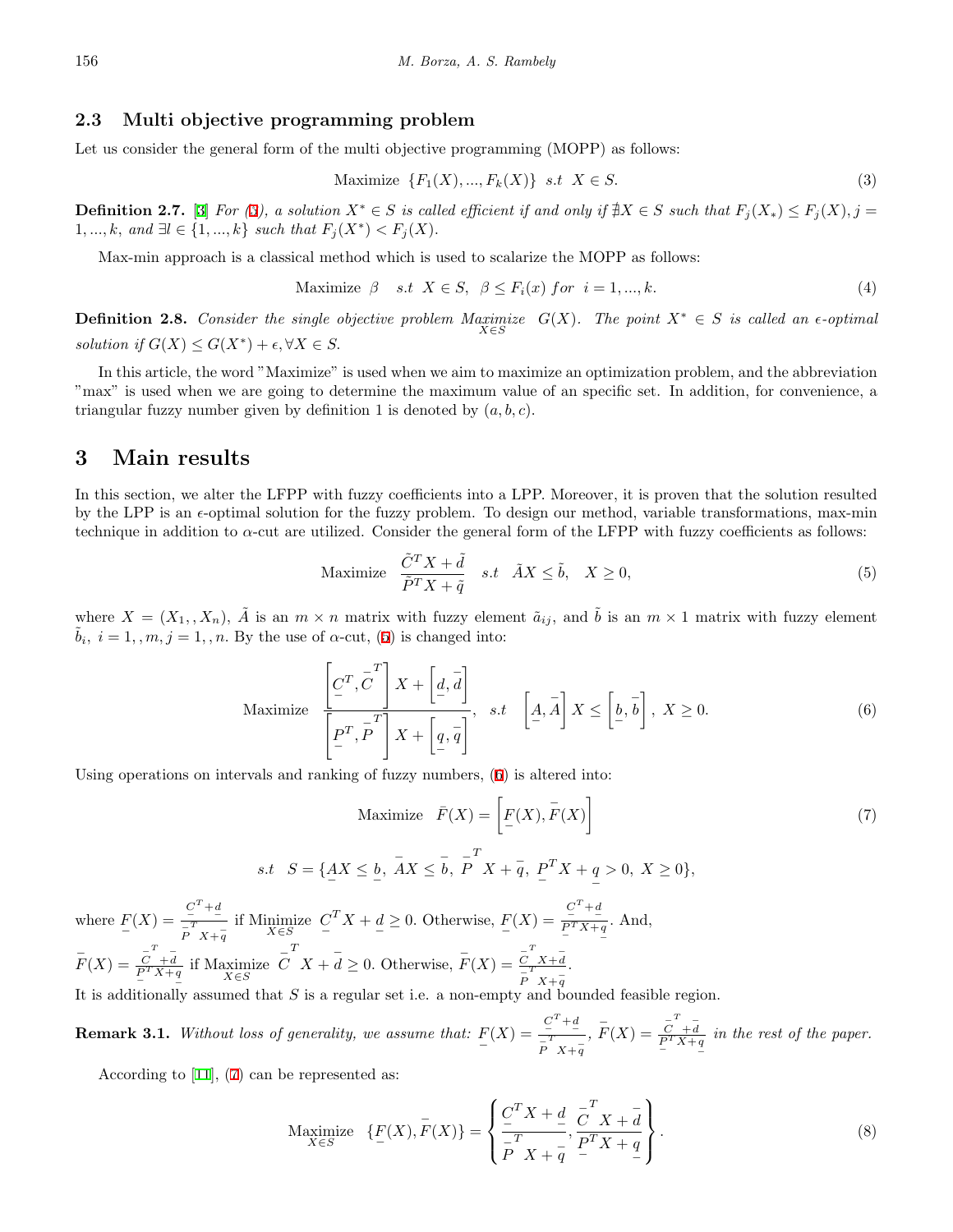To change [\(8](#page-3-5)) into a problem by non-negative numerators and positive denominators, the membership functions of the objectives are defined, and an equivalent bi-objective problem is considered in terms of the membership functions. In fact, these non-negativities conditions help us to prove that this method yields an efficient solution. For this purpose, let:

Maximize 
$$
F(X) = F^{\max}
$$
, Minimize  $F(X) = F^{\min}$ , Maximize  $F(X) = F$ , Minimize  $F(X) = F$ min,  $X \in S$ 

Therefore, the membership functions related to the objective functions  $F(X)$ ,  $F(X)$  are:  $\mu$ *−*  $(x) = \frac{E^T X + f}{T}$ *− P T X*+ *− q* , and  $\bar{\mu}(x) = \frac{G^T X + h}{P^T + q}$ , respectively, where

$$
E = \left(\frac{C}{F^{\max} - F^{\min}} - F^{\min} \overline{P}\right), \quad f = \left(\frac{d}{F^{\max} - F^{\min}} - F^{\min} \overline{q}\right),
$$
  

$$
G = \left(\frac{\overline{C}}{\overline{F}^{\max} - \overline{F}} - \overline{F}^{\min} \overline{P}\right), \quad h = \left(\frac{\overline{d}}{\overline{F}^{\max} - \overline{F}} - \overline{F}^{\min} \overline{q}\right), \forall X \in S.
$$

Since  $\mu(X)$ ,  $\bar{\mu}(X) \in [0, 1]$ ,  $P^T X + q$ ,  $\bar{P}$ *− −* The equivalent of [\(8](#page-3-5)) in terms of the membership functions is as follows:  $X + \overline{q} > 0$ , then  $E^T X + f$ ,  $G^T X + h \geq 0, \forall X \in S$ .

<span id="page-4-0"></span>
$$
\underset{X \in S}{\text{Maximize}} \left\{ \mu(X) = \frac{E^T X + f}{\frac{T}{P} X + \overline{q}}, \ \overline{\mu}(X) = \frac{G^T X + h}{\frac{P}{P} X + \frac{q}{P}} \right\}.
$$
\n
$$
(9)
$$

<span id="page-4-2"></span>By setting:

<span id="page-4-1"></span>
$$
\lambda = \min\left\{\frac{1}{\overline{P}^T X + \overline{q}}, \frac{1}{\overline{P}^T X + q}\right\}, \ \lambda X = Y, \ \forall X \in S,
$$
\n(10)

the [\(9](#page-4-0)) is transformed into:

*−*

Maximize 
$$
\{E^T Y + \lambda f, G^T Y + \lambda h\}
$$
 (11)

*s.t*  $\Omega = \{AY - \lambda b \leq 0, \overline{AY} - \lambda \overline{b} \leq 0, \overline{P}\}$ *T*  $Y + \lambda \overline{q}$ , *P*  ${}^{T}Y + \lambda q$ *−*  $\leq 1, Y, \lambda \geq 0$ <sup>}</sup>, where  $\Omega$  is assumed to be a regular set.

**Proposition 3.2.** *In ([11](#page-4-1)), variable*  $\lambda$  *cannot be zero.* 

*Proof.* Let  $(\hat{Y}, 0) \in \Omega$ , then  $\hat{A}\hat{Y} \leq 0$ ,  $\overline{A}\hat{Y} \leq 0$ . Therefore,  $\hat{X} \in S$  results in  $\underline{A}$  $(\hat{X} + \beta \hat{Y}) = A\hat{X} + \beta A\hat{Y} \leq A\hat{X} \leq 0,$  $\overline{A}(\hat{X}+\beta\hat{Y}) = \overline{A}\hat{X} + \beta\overline{A}\hat{Y} \leq 0$ ,  $\forall \beta \geq 0$ ; this means  $\hat{X} + \beta\hat{Y}$  is feasible point of  $S$ ,  $\forall \beta \geq 0$ . Thus, S must be unbounded. This is a contradiction to the fact that  $S$  is a regular set.  $\Box$ 

**Proposition 3.3.** If 
$$
(\bar{Y}, \bar{\lambda}) \in \Omega
$$
, then  $\bar{Y} \in S$ .  
\n*Proof.* Since  $(\bar{Y}, \bar{\lambda}) \in \Omega$ , then  $\bar{Y} \ge 0$ ,  $\bar{\lambda} > 0$ ,  $\bar{AY} - \bar{\lambda}b$ ,  $\bar{AY} - \bar{\lambda}b \le 0$ . Thus,  
\n
$$
\frac{\bar{Y}}{\bar{\lambda}} \ge 0, \ \underline{A} \left( \frac{\bar{Y}}{\bar{\lambda}} - b \right) = \frac{1}{\bar{\lambda}} \left( \underline{A}\bar{Y} - \bar{\lambda}b \right) \le 0, \ \bar{A} \left( \frac{\bar{Y}}{\bar{\lambda}} \right) - \bar{b} = \frac{1}{\bar{\lambda}} \left( \bar{AY} - \bar{\lambda}b \right) \le 0.
$$

 $\Box$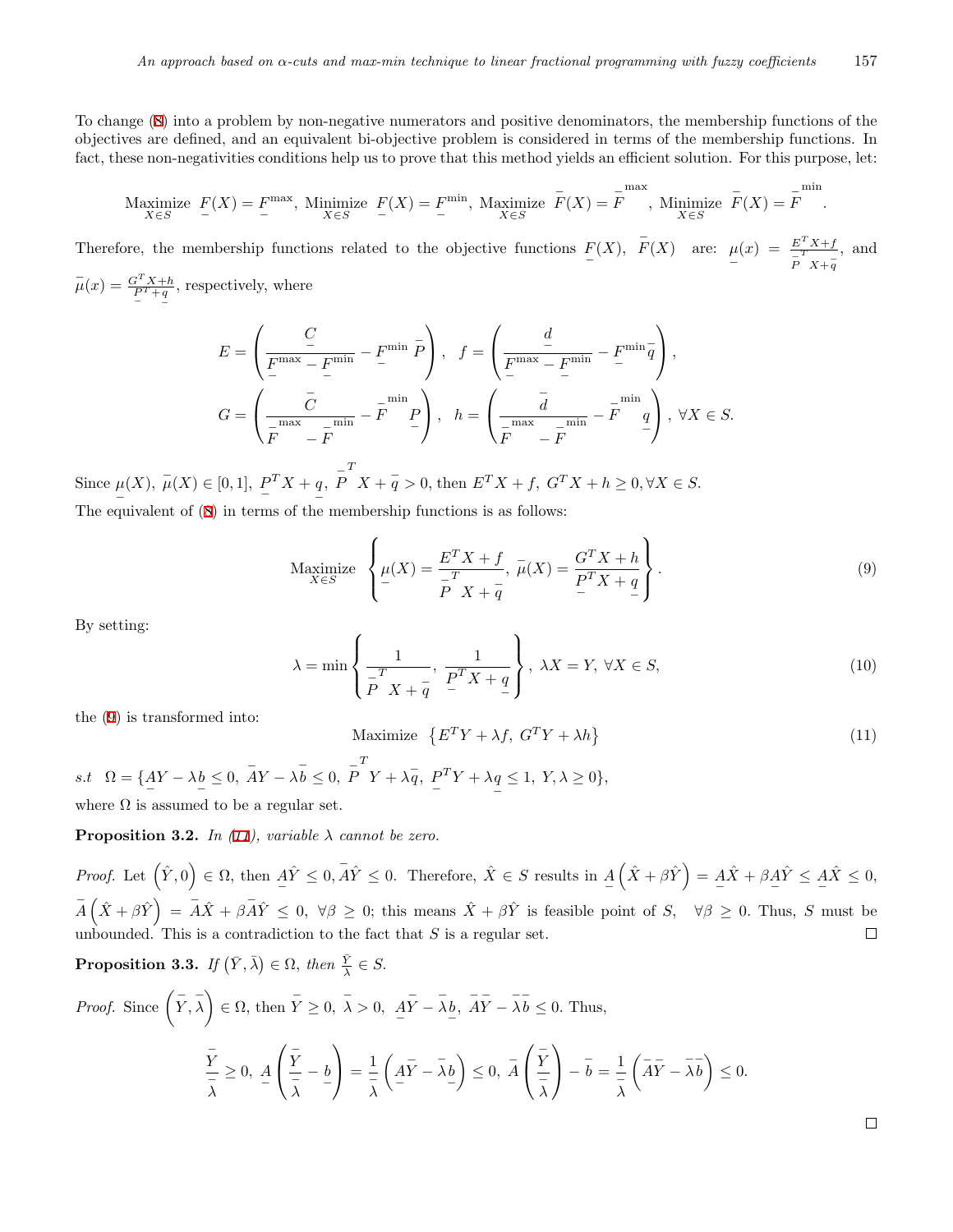Let us assume  $\beta \leq E^T Y + \lambda f$ ,  $\beta \leq G^T Y + \lambda h$ ,  $\forall (Y, \lambda) \in \Omega$ . Then,[\(11](#page-4-1)) is changed into:

<span id="page-5-0"></span>
$$
\text{Maximize} \quad \beta \tag{12}
$$

$$
s.t \quad \mho = \left\{ \underline{AY} - \lambda \underline{b} \leq 0, \ \overline{AY} - \lambda \overline{b} \leq 0, \ \overline{P}^T Y + \lambda \overline{q} \leq 1, \ \underline{P}^T Y + \lambda \underline{q} \leq 1, \beta \leq E^T Y + \lambda f, \ \beta \leq G^T Y + \lambda h, \ Y, \lambda, \beta \geq 0 \right\},
$$

where  $\sigma$  is a regular set.

**Lemma 3.4.** *The optimal solution of [\(12\)](#page-5-0) is unique.*

*Proof.* Let  $(Y^*, \lambda^*, \beta^*)$  be the optimal solution and is not unique; this means constraint  $\beta \geq 0$  is active at the optimum i.e.  $\beta^* = 0$ . In the other word, if  $(Y, \lambda, \beta) \in \mathbb{C}$ , then  $\beta = 0$ . Therefore, either  $E^T Y + \lambda f = 0$  or  $G^T y + \lambda h = 0, \forall (Y, \lambda, 0) \in \mathbb{C}$ U. Without loss of generality, let  $E^TY + \lambda f = 0, \forall (Y, \lambda, 0) \in \mathbb{U}$ . Since  $\lambda > 0$ , then  $E^T X + f = 0, \forall X \in S$ ; this means  $\mu(X) = 0, \forall X \in S$ . As the consequence, [\(9](#page-4-0)) is reduced into a single objective LFPP. This is a contradiction.  $\Box$ *−*

<span id="page-5-5"></span>**Theorem 3.5.** Let  $(Y^*, \lambda^*, \beta^*)$  be the optimal solution of ([12](#page-5-0)). Then,  $X^* = \frac{Y^*}{\lambda^*}$  is an efficient solution for ([9\)](#page-4-0).

<span id="page-5-2"></span>*Proof.* Let  $X^* = \frac{Y^*}{\lambda^*}$  not be an efficient solution for [\(9](#page-4-0)), then  $\exists \bar{X} \in S$  such that:

$$
\frac{E^T X^* + f}{E^T X^* + \bar{q}} \le \frac{E^T \bar{X} + f}{E^T \bar{X} + \bar{q}}, \quad \frac{G^T X^* + h}{E^T X^* + \bar{q}} < \frac{G^T \bar{X} + h}{E^T \bar{X} + \bar{q}} \text{ or } \frac{E^T X^* + f}{E^T X^* + \bar{q}} < \frac{E^T \bar{X} + f}{E^T \bar{X} + \bar{q}}, \quad \frac{G^T X^* + h}{E^T X^* + \bar{q}} \le \frac{G^T \bar{X} + h}{E^T \bar{X} + \bar{q}} \tag{13}
$$

Without loss of generality, let:

<span id="page-5-3"></span>
$$
\frac{E^T X^* + f}{E^T X^* + q} \le \frac{E^T \bar{X} + f}{E^T \bar{X} + q}, \quad \frac{G^T X^* + h}{E^T X^* + q} < \frac{G^T \bar{X} + h}{E^T \bar{X} + q},\tag{14}
$$

<span id="page-5-4"></span> $(Y^*, \lambda^*, \beta^*) \in \mathcal{O} \Rightarrow$ 

$$
\lambda^* \le \lambda_1^* = \frac{1}{\frac{T}{P} X^* + \bar{q}}, \ \lambda^* \le \lambda_2^* = \frac{1}{\frac{T}{P} X^* + \bar{q}}, 0 \le \beta^*, \ \beta^* \le E^T Y^* + \lambda^* f, \ \beta^* \le G^T Y^* + \lambda^* h. \tag{15}
$$

Let us define:

$$
\bar{\theta} = \max \left\{ \bar{\lambda}_1 = \frac{1}{\bar{P}^T \bar{X} + \bar{q}}, \ \bar{\lambda}_2 = \frac{1}{\bar{P}^T \bar{X} + q} \right\}, \ \bar{\lambda} = \bar{\theta} - \epsilon,
$$
\n(16)

<span id="page-5-1"></span>where

$$
\bar{\theta} - \bar{\lambda_1} \le \epsilon \le \bar{\theta} - \lambda^* \left( \frac{E^T X^* + f}{E^T \bar{X} + f} \right), \quad \bar{\theta} - \bar{\lambda_2} \le \epsilon \le \bar{\theta} - \lambda^* \left( \frac{G^T X^* + h}{G^T \bar{X} + h} \right), \tag{17}
$$

We aim to show that ([17\)](#page-5-1) is well defined. In the other word, there must exist  $\epsilon$  satisfying ([17.](#page-5-1)) To ensure this, two below conditions must hold true.

(I) 
$$
E^T \bar{X} + f
$$
,  $G^T \bar{X} + h > 0$ ,  
\n(II)  $\bar{\theta} - \bar{\lambda_1} \leq \bar{\theta} - \lambda^* \left( \frac{E^T X^* + f}{E^T \bar{X} + f} \right)$ ,  $\bar{\theta} - \bar{\lambda_2} \leq \bar{\theta} - \lambda^* \left( \frac{G^T X^* + h}{G^T \bar{X} + h} \right)$ .  
\nSince  $\mu(X) = \frac{E^T X + f}{F} \in [0, 1], P^T X + \bar{q} > 0$ , then  $E^T X + f \geq 0, \forall X \in S$ . Now, let us set:  $E^T X + f = 0$ . Then,  
\n $\mu(X^*) = \frac{E^T X^* + f}{F^T X^* + \bar{q}} < \frac{E^T \bar{X} + f}{F^T \bar{X} + \bar{q}} = 0$  possibly happens due to (13). This is a contradiction since  $\mu(X^*) \geq 0$ . In a similar way, it can be shown that  $G^T \bar{X} + h > 0$ . Thus, the (I) is demonstrated. It follows directly from (14) and (15) that:

$$
\lambda^*(E^T X^* + f) \le \lambda_1^*(E^T X^* + f) = \frac{E^T X^* + f}{\frac{T}{P} X^* + \frac{T}{Q}} \le \frac{E^T \bar{X} + f}{\frac{T}{P} \bar{X} + \frac{T}{Q}} = \bar{\lambda_1}(E^T \bar{X} + f).
$$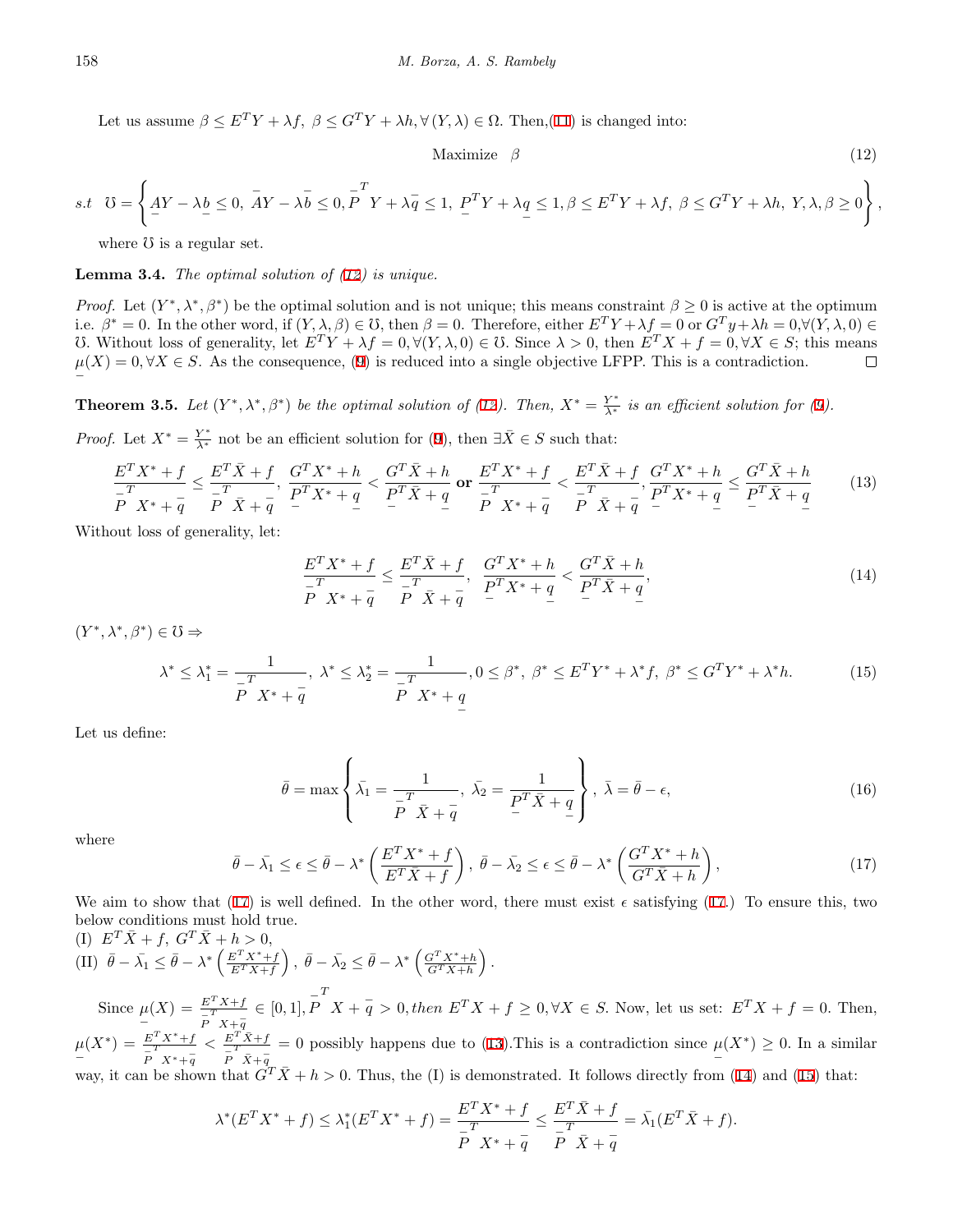Thus,  $\lambda^* \left( \frac{E^T X^* + f}{E^T \bar{X} + f} \right)$  $\frac{E^T X^* + f}{E^T \bar{X} + f}$   $\leq \bar{\lambda_1}$ . As the direct result:  $\bar{\theta} - \bar{\lambda_1} \leq \bar{\theta} - \lambda^* \left( \frac{E^T X^* + f}{E^T \bar{X} + f} \right)$  $\frac{E^T X^T + f}{E^T \bar{X} + f}$ . Following the same process, it can be also demonstrated that:

<span id="page-6-0"></span>
$$
\bar{\theta} - \bar{\lambda_2} \le \bar{\theta} - \lambda^* \left( \frac{G^T X^* + h}{G^T \bar{X} + h} \right).
$$

Thus, the (II) is proved.

According to ([17\)](#page-5-1), we aim to prove the followings are true statements.

$$
\bar{\lambda}(\overline{P}^T \bar{X} + \overline{q}) \le 1, \ \bar{\lambda}(\underline{P}^T \bar{X} + \underline{q}) \le 1,\tag{18}
$$

$$
\lambda^*(E^T X^* + f) \le \bar{\lambda}(E^T \bar{X} + f), \lambda^*(G^T X^* + h) \le \bar{\lambda}(G^T \bar{X} + h).
$$
\n(19)

<span id="page-6-1"></span>To ensure the ([18\)](#page-6-0), it is resulted from  $\bar{\theta} - \bar{\lambda_1} \leq \epsilon$  that:

$$
\bar{\lambda}(\stackrel{-}{P}^T \bar{X} + \bar{q}) = (\bar{\theta} - \epsilon)(\stackrel{-}{P}^T \bar{X} + \bar{q}) \leq (\bar{\theta} - (\bar{\theta} - \bar{\lambda_1}))(\stackrel{-}{P}^T \bar{X} + \bar{q}) = \bar{\lambda_1}(\stackrel{-}{P}^T \bar{X} + \bar{q}).
$$

It follows directly from ([10\)](#page-4-2) that:  $\bar{\lambda_1}(\bar{P})$  $\overline{X}$  +  $\overline{q}$ )  $\leq$  1. Thus,  $\overline{\lambda}$ ( $\overline{P}$  $T$  *X* +  $\overline{q}$ ) ≤ 1. Following a similar way,  $\overline{\theta} - \overline{\lambda_2} \leq \epsilon$  implies  $\bar{\lambda}$ ( $\frac{P^T \bar{X} + q}{\bar{X}}$  $) \leq 1$ . Therefore, [\(18](#page-6-0)) is verified.

*−* To ensure ([19\)](#page-6-1), It is concluded from  $\epsilon \leq \bar{\theta} - \lambda^* \left( \frac{E^T X^* + f}{E^T \bar{X} + f} \right)$  $\frac{E^T X^* + f}{E^T \bar{X} + f}$ ) that:  $\lambda^* \left( \frac{E^T X^* + f}{E^T \bar{X} + f} \leq \bar{\theta} - \epsilon$ . Thus,

$$
\lambda^*(E^T X^* + f) \le (\bar{\theta} - \epsilon)(E^T \bar{X} + f) = \bar{\lambda}(E^T \bar{X} + f).
$$

In a similar way,  $\epsilon \leq \bar{\theta} - \lambda^* \left( \frac{G^T X^* + h}{G^T \bar{X} + h} \right)$  results in  $\lambda^* (G^T X^* + h) \leq \bar{\lambda} (G^T \bar{X} + h)$ . Thus, the ([19\)](#page-6-1) is proved. Let us set:  $\bar{Y} = \bar{\lambda}\bar{X}$ . We need to show that  $(\bar{Y}, \bar{\lambda}) \in \mathcal{C}$ . To do this, the followings must hold true.  $\lambda > 0$ .

Without loss of generality, let:

*b*)  $\bar{Y} \geq 0$ .

 $Considering$ 

*−*

*c*) ( *− P*

$$
\bar{\theta} - \lambda^* \left( \frac{G^T X^* + h}{G^T \bar{X} + h} \right) = \max \epsilon = \max \{ \bar{\theta} - \lambda^* \left( \frac{E^T X^* + f}{E^T \bar{X} + f} \right), \ \bar{\theta} - \lambda^* \left( \frac{G^T X^* + h}{G^T \bar{X} + h} \right) \}.
$$
\nTherefore,  $\bar{\lambda} \ge \bar{\theta} - \left( \bar{\theta} - \lambda^* \left( \frac{G^T X^* + h}{G^T \bar{X} + h} \right) \right) = \lambda^* \left( \frac{G^T X^* + h}{G^T \bar{X} + h} \right) \ge 0.$   
\n*b*)  $\bar{Y} \ge 0.$   
\n*b*)  $\bar{Y} \ge 0.$   
\nSince  $\bar{X} \in S$ , then  $\bar{X} \ge 0$ . Consequently,  $\bar{Y} = \bar{\lambda} \bar{X} \ge 0.$   
\n*c*)  $\left( \bar{P} \bar{Y} + \bar{\lambda} \bar{q} \right) \le 1.$   
\nConsidering  $\bar{Y} = \bar{\lambda} \bar{X}$  and (18) prove *c*.  
\n*d*)  $\underline{A} \bar{Y} - \bar{\lambda} \underline{b} \le 0$ ,  $\overline{A} \bar{Y} - \bar{\lambda} \overline{b} \le 0.$ 

 $A\overline{X} - b \leq 0$ ,  $A\overline{X} - \overline{b} \leq 0$  since  $\overline{X} \in S$ . Thus,  $A\overline{Y} - \overline{\lambda}b = \overline{\lambda}(A\overline{X} - b) \leq 0$ ,  $A\overline{Y} - \overline{\lambda}b = \overline{\lambda}(\overline{A}\overline{X} - b) \leq 0$ . *− − − − − −* In what follows we aim to create a *β*¯ such that *β*¯ *≥ β <sup>∗</sup>* and (*Y ,* ¯ *λ,* ¯ *β*¯) *∈* f*.*  $(19) \Rightarrow$  $(19) \Rightarrow$ 

$$
E^T Y^* + \lambda^* f = \lambda^* (E^T X^* + f) \le \bar{\lambda} (E^T \bar{X} + f) = E^T + \bar{\lambda} f,
$$
  
\n
$$
G^T Y^* + \lambda^* h = \lambda^* (G^T X^* + h) \le \bar{\lambda} (G^T \bar{X} + h) = G^T \bar{Y} + \bar{\lambda} h.
$$
\n(20)

<span id="page-6-4"></span><span id="page-6-3"></span>Feasibility of  $(Y^*, \lambda^*, \beta^*)$ and  $(20) \Rightarrow$  $(20) \Rightarrow$ 

<span id="page-6-2"></span>
$$
\beta^* \le E^T \bar{Y} + \bar{\lambda} f, \ \beta^* \le G^T \bar{Y} + \bar{\lambda} h. \tag{21}
$$

$$
Let \ \gamma = \min \{ E^T \bar{Y} + \bar{\lambda} f - \beta^*, \ G^T \bar{Y} + \bar{\lambda} h - \beta^* \}, \ \bar{\beta} = \beta^* + \gamma. \tag{22}
$$

(21) and (22) indicate 
$$
\gamma \ge 0
$$
, and as a consequence  $\beta^* \le \overline{\beta}$ . (23)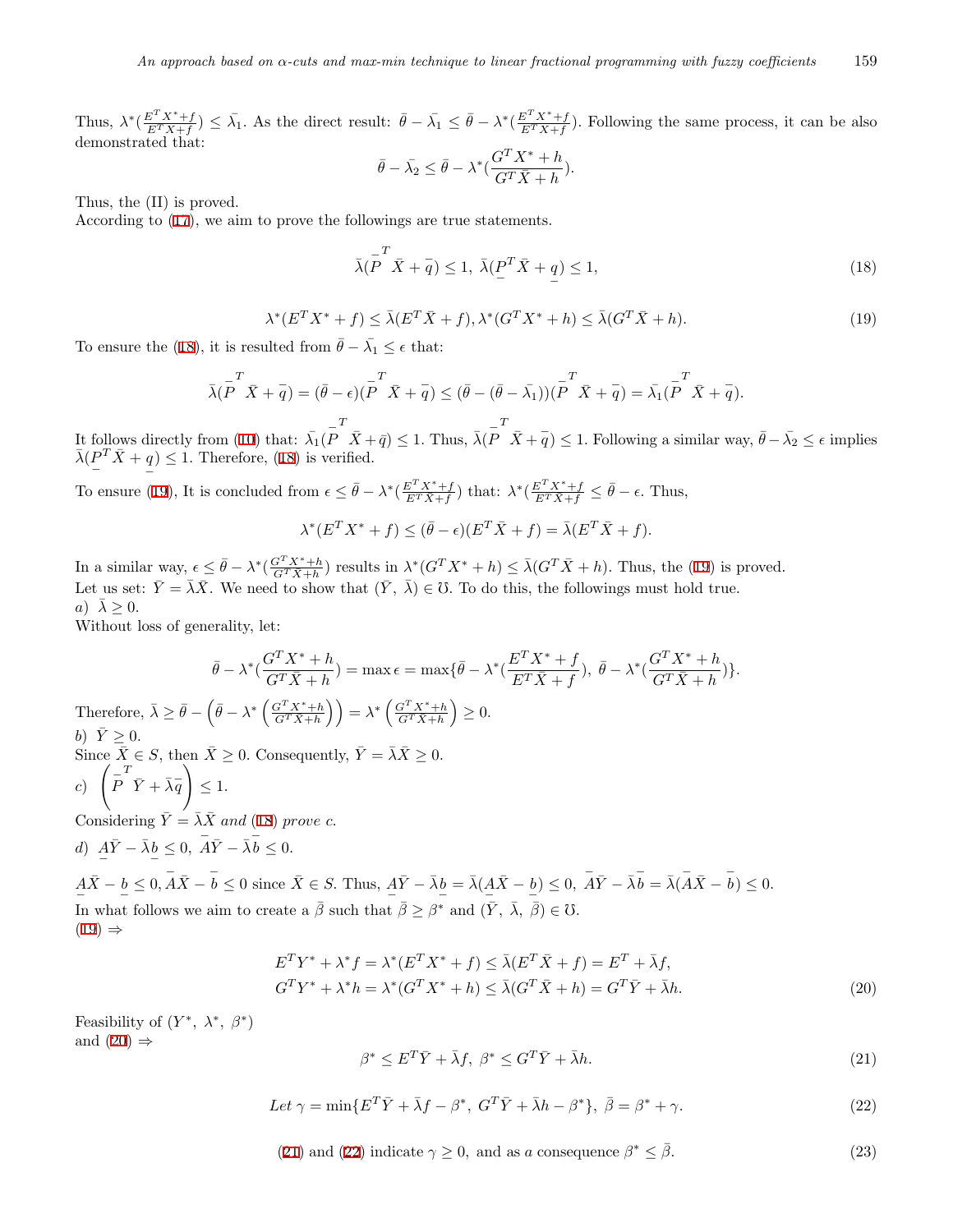<span id="page-7-1"></span>[\(22](#page-6-4)) *⇒*

$$
0 \leq \bar{\beta}, \ \bar{\beta} \leq E^T \bar{Y} + \bar{\lambda} f, \ \bar{\beta} \leq G^T \bar{Y} + \bar{\lambda} h. \tag{24}
$$

 $\Box$ 

 $(24)$  $(24)$  besides  $(\bar{Y}, \bar{\lambda}) \in \Omega$  results in  $(\bar{Y}, \bar{\lambda}, \bar{\beta}) \in \mathcal{O}$ .

In brief, we created  $(\bar{Y}, \bar{\lambda}, \bar{\beta}) \in \mathcal{C}$  in such a way that  $\bar{\beta} \geq \beta^*$ . This contradicts the unique optimality of  $(Y^*, \lambda^*, \beta^*)$ . The proof is then complete.  $\Box$ 

**Theorem 3.6.** Let  $(Y^*, \lambda^*, \beta^*)$  be the optimal solution for ([12\)](#page-5-0), then  $\frac{Y^*}{\lambda^*}$  is an  $\epsilon$ -optimal solution for [\(7](#page-3-4)), where

$$
\epsilon = \max \left\{ F^{\max} - F\left(\frac{Y^*}{\lambda^*}\right), \ F^{\max} - \bar{F}\left(\frac{Y^*}{\lambda^*}\right) \right\}.
$$

*Proof.* Theorem [3.5](#page-5-5) demonstrates  $\frac{Y^*}{\lambda^*}$  is efficient for ([9\)](#page-4-0). Thus,

**Case 1.** *µ −*  $(X) < \mu$ *−*  $(\frac{Y^*}{\lambda^*})$ ,  $\forall X \in S$ . Thus,  $\frac{F(X)}{S}$  $\left(\frac{Y^*}{\lambda^*}\right), \forall X \in S.$  Let us st:  $\epsilon_1 = \overline{F}$ max *− − F* ( *Y ∗ λ∗* ) *.* Therefore,

$$
\overline{F}(X) = \left[ \underline{F}(X), \ \overline{F}(X) \right] \le \left[ \underline{F}\left(\frac{Y^*}{\lambda^*}\right) + \epsilon_1, \ \overline{F}\left(\frac{Y^*}{\lambda^*}\right) + \epsilon_1 \right] = \overline{F}\left(\frac{Y^*}{\lambda^*}\right) + \epsilon_1, \ \forall X \in S.
$$

This indicates  $\frac{Y^*}{\lambda^*}$  is an  $\epsilon_1$ -efficient solution for ([7](#page-3-4)).

**Case 2.**  $\bar{\mu}(X) < \bar{\mu}(\frac{Y^*}{\lambda^*}), \forall X \in S$ . As the result,  $\bar{F}(X) < \bar{F}(\frac{Y^*}{\lambda^*}), \forall X \in S$ . Let us st:  $\epsilon_2 = F^{\max} - F(\frac{Y^*}{\lambda^*})$ . Therefore, −  $\overline{F}(X) = \left[ \underline{F}(X), \ \overline{F}(X) \right] \leq \left[ \underline{F}$  $\left(\frac{Y^*}{\lambda^*}\right)+\epsilon_2, \ \overline{F}\left(\frac{Y^*}{\lambda^*}\right)+\epsilon_2=\overline{F}\left(\frac{Y^*}{\lambda^*}\right)+\epsilon_2, \ \forall X \in S.$  This indicates  $\frac{Y^*}{\lambda^*}$  is an  $\epsilon_2$ -efficient solution for ([7\)](#page-3-4).

If we set  $\epsilon = \max{\epsilon_1, \epsilon_2}$ , then

$$
\overline{F}(X) = \left[ \underline{F}(X), \ \overline{F}(X) \right] \le \left[ \underline{F}\left(\frac{Y^*}{\lambda^*}\right) + \epsilon, \ \overline{F}\left(\frac{Y^*}{\lambda^*}\right) + \epsilon \right] = \overline{F}\left(\frac{Y^*}{\lambda^*}\right) + \epsilon, \forall X \in S.
$$

## **Algorithm**

This algorithm summarizes the procedure of finding *ϵ*-optimal solution for the linear fractional programming problem with fuzzy coefficients.

*Initial step.* Determine  $\alpha \in (0, 1]$ *.* 

- **Step 1.** Formulate [\(6](#page-3-3)), then by using interval arithmetic, formulate [\(7](#page-3-4)).
- **Step 2.** Formulate [\(8](#page-3-5)), then define the membership functions.
- **Step 3.** Formulate [\(9](#page-4-0)), and then ([11\)](#page-4-1).

**Step 4.** Formulate [\(12](#page-5-0)), then find  $(Y^*, \lambda^*, \beta^*)$  as the optimal solution. Afterwards, set  $X^* = \frac{Y^*}{\lambda^*}$ .

**Final step.** Calculate  $\epsilon = \max\left\{ \frac{F^{\max} - F(X^*)}{F}, \frac{\bar{F}}{F}\right\}$ max  $-\bar{F}(X^*)$ . Then, introduce the solution  $X^*$  as the  $\epsilon$ -optimal

solution for the fuzzy problem [5](#page-3-2).

## <span id="page-7-0"></span>**4 Numerical example**

## **4.1 Example 1**

Maximize 
$$
\tilde{F}(X) = \frac{-(0.5, 1, 1.25)X_1 + (2.5, 3, 4)X_2 + (1, 2, 3)}{(0.5, 1, 1.25)X_1 + (1, 2, 3)X_2 + (0.5, 1, 1.25)},
$$
\n
$$
(25)
$$

s.t

$$
(1,2,3)X1 + (5,1,1.25)X2 \le (3.5,4,4.5), \qquad (2.5,3,4)X1 - (1,2,3)X2 \le (4,5,6),(0.5,1,1.25)X1 + (1,2,3)X2 \le (2.5,3,4), \qquad -(0.5,1,1.25)X1 - (2.5,3,4)X2 \le -(1,2,3),X1, X2 \ge 0.
$$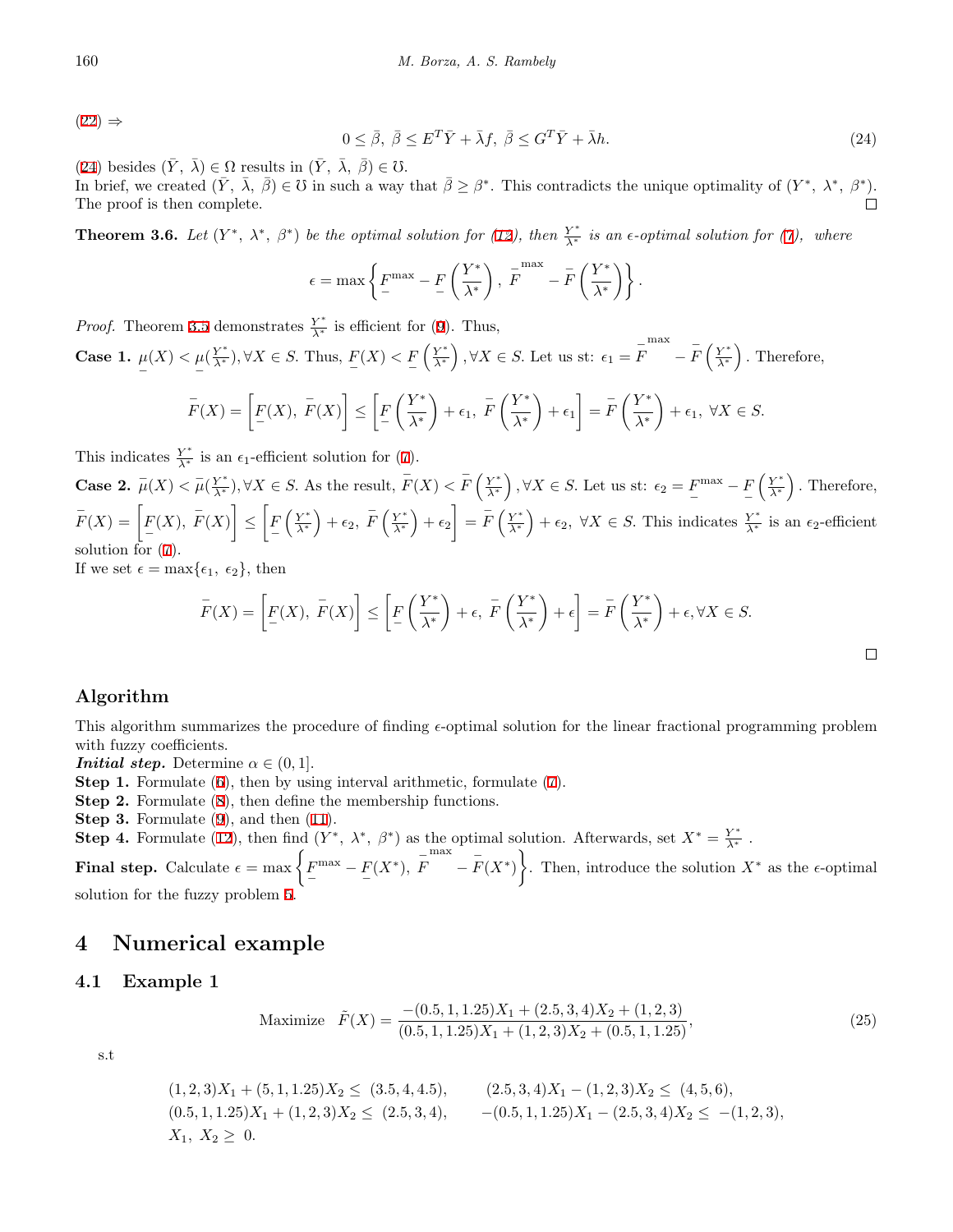Let us set  $\alpha = 0.8$ . The [\(6](#page-3-3)) is then formulated as follows:

Maximize 
$$
\bar{F}(X) = \frac{[-1.05, -0.9]X_1 + [2.9, 3.2]X_2 + [1.8, 2.2]}{[0.9, 1.05]X_1 + [1.8, 2.2]X_2 + [0.9, 1.05]},
$$
\n
$$
(26)
$$

s.t

$$
[1.8, 2.2]X_1 + [0.9, 1.05]X_2 \le [3.9, 4.1], \t [2.9, 3.2]X_1 + [-2.2, -1.8]X_2 \le [4.8, 5.2],
$$
  

$$
[0.9, 1.05]X_1 + [1.8, 2.2]X_2 \le [2.9, 3.2], \t [-1.05, -0.9]X_1 + [-3.2, -2.9]X_2 \le [-2.2, -1.8],
$$
  

$$
X_1, X_2 \ge 0.
$$

The [\(7](#page-3-4)) is formulated as follows:

Maximize 
$$
\left[\frac{-1.05X_1 + 2.9X_2 + 1.8}{1.05X_1 + 2.2X_2 + 1.05}, \frac{-0.9X_1 + 3.2X_2 + 2.2}{0.9X_1 + 1.8X_2 + 0.9}\right],
$$
 (27)

s.t  $S =$ 

$$
\{1.8X_1 + 0.9x_2 \le 3.9, \qquad 2.2X_1 + 1.05X_2 \le 4.8
$$
  
\n
$$
2.9X_1 - 2.2X_2 \le 4.8 \qquad 3.2X_1 - 1.8X_2 \le 5.2
$$
  
\n
$$
0.9X_1 + 1.8X_2 \le 2.9 \qquad 1.05X_1 + 2.2X_2 \le 3.2
$$
  
\n
$$
-1.05X_1 - 3.2X_2 \le -2.2 \qquad -0.9X_1 - 2.9X_2 \le -1.8
$$
  
\n
$$
X_1, X_2 \ge 0 \}.
$$

The ([8\)](#page-3-5) is then formulated as follows:

$$
\underset{X \in S}{\text{Maximize}} \left\{ F(X), \overline{F}(X) \right\} = \left\{ \frac{-1.05X_1 + 2.9X_2 + 1.8}{1.05X_1 + 2.2X_2 + 1.05}, \frac{-0.9X_1 + 3.2X_2 + 2.2}{0.9X_1 + 1.8X_2 + 0.9} \right\}. \tag{28}
$$

The following individual maxima and minima are obtained using the method of Charnes and Cooper.

min

 $F^{\text{max}}_n = 1.4805, F^{\text{min}}_n = 0.1265, \bar{F}$ *−* follows:  $= 2.0585, \ \bar{F}$ = 0*.*4087*.* Afterwards, the membership functions are defined as

 $\mu(X) = \frac{-0.8736x_1 + 1.9363X_2 + 1.2313}{1.05X_1 + 2.2X_2 + 1.05}, \quad \bar{\mu}(X) = \frac{-0.7685x_1 + 1.4937X_2 + 1.1105}{0.9X_1 + 1.8X_2 + 0.9}.$ 

max

*−* The ([11\)](#page-4-1) is formulated as below by setting:

 $\lambda = \min \left\{ \frac{1}{1.05X_1 + 2.2X_2 + 1.05}, \frac{1}{0.9X_1 + 1.8X_2 + 0.9} \right\}, Y = \lambda X.$ 

$$
\text{Maximize} \quad \{-0.8736Y_1 + 1.9363Y_2 + 1.2313\ \lambda, \ -0.7685Y_1 + 1.4937Y_2 + 1.1105\ \lambda\},\tag{29}
$$

s.t  $\Omega =$ 

 $1.8Y_1 + 0.9Y_2 - 3.9\lambda \leq 0$   $2.2Y_1 + 1.05Y_2 - 4.1\lambda \leq 0$  $2.9Y_1 - 2.2Y_2 - 4.8\lambda \leq 0$   $3.2Y_1 - 1.8Y_2 - 5.2\lambda \leq 0$  $0.9Y_1 + 1.8Y_2 - 2.9\lambda \leq 0$   $1.05Y_1 + 2.2Y_2 - 3.2\lambda \leq 0$  $-1.05Y_1 - 3.2Y_2 + 2.2\lambda \leq 0$   $-0.9Y_1 - 2.9Y_2 + 1.8\lambda \leq 0$  $1.05Y_1 + 2.2Y_2 + 1.05\lambda \leq 0$   $0.9Y_1 + 1.8Y_2 + 0.9\lambda \leq 0$ *Y*<sub>1</sub>*, Y*<sub>2</sub>*,*  $\lambda \geq 0$ *.* 

The [\(12](#page-5-0)) is then formulated as follows:

$$
Maximize \t \t \beta \t (30)
$$

$$
(30)
$$

*.*

s.t 
$$
U = \Omega \cup \{ \beta \le -0.8736Y_1 + 1.9363Y^2 + 1.2313\lambda, \ \beta \le -0.7668Y_1 + 1.4937Y^2 + 1.1105\lambda \}
$$

The problem above is solved and the solution obtained is:

$$
(Y^*, \lambda^*, \beta^*) = (Y_1^*, Y_2^*, \lambda^*, \beta^*) = (0, 0.2683, 0.3902, 0.8341).
$$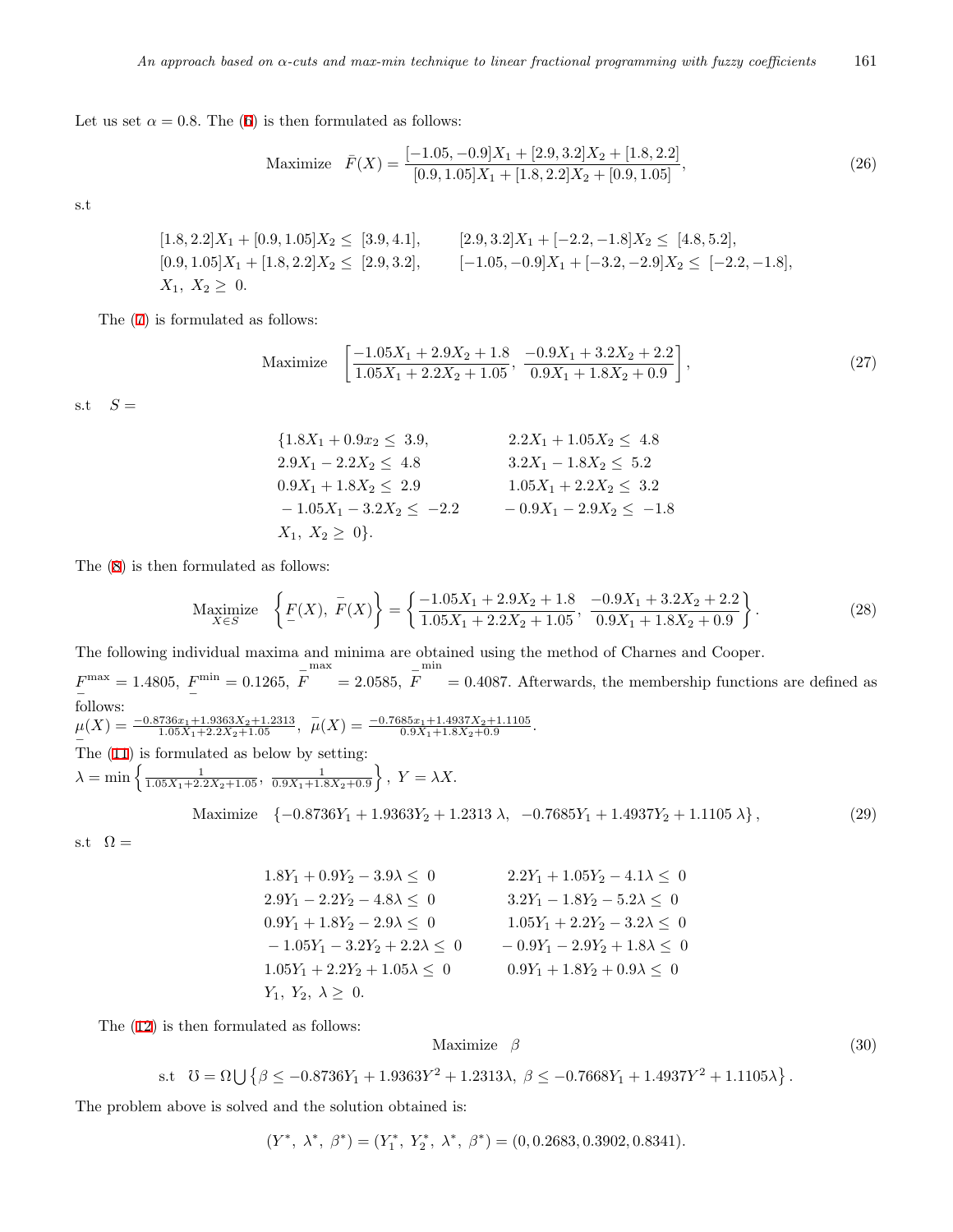The optimal solution for the main problem is:  $X^* = \frac{Y^*}{\lambda^*} = (0, 0.6875)$ , and

$$
\tilde{F}(X) = \overline{F}_{\alpha=0.8}(X^*) = [F(X^*), \overline{F}(X^*)] = [1.4805, 2.0585].
$$

Since  $F^{\max} = F(X^*), \overline{F}$ max  $=$   $\overline{F}(X^*)$ , then  $\epsilon = 0$ ; this means  $X^*$  is the exact optimal solution for the main fuzzy problem.

#### **4.1.1 Numerical analysis**

The extreme points of the feasible region  $S_{\alpha=0.8}$  are included in Table [1](#page-9-0). As we observe numerically,  $F(\bar{\bar{X}})$  < *−*  $F(X^*)$ ,  $\bar{F}(\bar{X}) < \bar{F}(X^*)$ , where  $\bar{X}$  is assumed as an extreme point. Therefore, convexity of S along with pseudoconvexity of  $F(X)$  and  $F(X)$  implies that:  $F(X) < F(X^*)$ ,  $F(X) < F(X^*)$ ,  $\forall X \in S$ . Thus,

$$
\tilde{F}(X) = \left[ \underline{F}(X), \ \overline{F}(X) \right] < \left[ \underline{F}(X^*), \ \overline{F}(X^*) \right] = \tilde{F}(X^*), \ \forall X \in S;
$$

this means  $X^*$  is a unique optimal solution for the main fuzzy problem.

<span id="page-9-0"></span>

| Extreme point $\bar{X}$ | $\tilde{F}=[F(\bar{\bar{X}}),F(\bar{\bar{X}})]$ |
|-------------------------|-------------------------------------------------|
| (0, 1.4545)             | [1.4160, 1.9483]                                |
| (1.5144, 0.7318)        | [0.5487, 0.8874]                                |
| (1.7831, 0.1687)        | [0.1266, 0.4042]                                |
| (1.7541, 0.2295)        | [0.1636, 0.4688]                                |
| (1.6183, 0.1303)        | [0.1265, 0.4087]                                |
| $(0, 0.6875) = X^*$     | [1.4805, 2.0585]                                |

Table 1: Extreme points of  $S_{\alpha=0.8}$  and their values of  $\tilde{F}(X)$ 

#### <span id="page-9-2"></span>**4.2 Example 2**

Maximize 
$$
\tilde{F}(X) = \frac{(-1.5722, -1.35, -1.1278)X_1 + (9, 10, 15)X_2 + (3, 4, 5)}{(1, 2, 4)X_1 + (4, 5, 7)X_2 + (0, 1, 11)},
$$
  
s.t  $S = \{-X_1 \le -1, -X_1 + 2X_2 \le 1, 2X_1 + X_2 \le 8, -2X_2 \le -1, X_1, X_2 \ge 0\}.$  (31)

If we set  $\alpha = 0.55$ , then the ([8\)](#page-3-5) is formed as follows:

$$
\underset{X \in S}{\text{Maximize}} \left\{ F(X), \overline{F}(X) \right\} = \left\{ \frac{-1.45X_1 + 9.55X_2 + 3.55}{2.9X_1 + 5.9X_2 + 5.5}, \frac{-1.25X_1 + 12.25X_2 + 4.45}{1.55X_1 + 4.55X_2 + 0.55} \right\}.
$$
\n(32)

Taking into account the values:

$$
F^{\max} = 0.8147, \ F^{\min} = 0.1494, \ F^{\max} = 2.7029, \ F^{\min} = 1.7670,
$$

<span id="page-9-1"></span>the membership functions are defined as follows:

$$
\mu(X) = \frac{-2.8307X_1 + 13.0295X_2 + 4.1009}{2.9X_1 + 5.9X_2 + 5.5}, \quad \overline{\mu}(X) = \frac{-1.5908X_1 + 4.4985X_2 + 3.7167}{1.55X_1 + 4.55X_2 + 0.55}.
$$

Maximize *β* 

$$
(33)
$$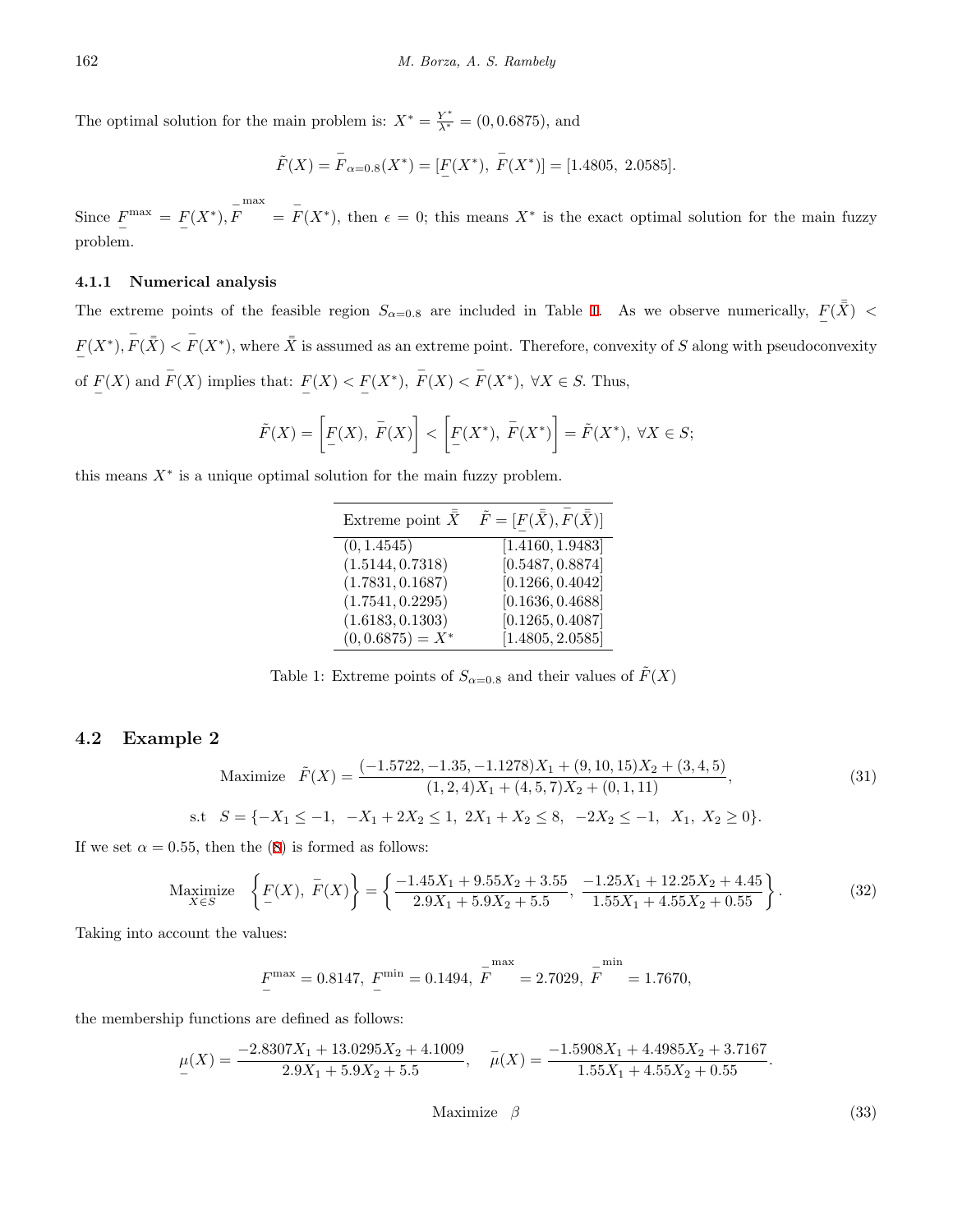s.t 
$$
\mathcal{O} = \{-Y_1 + \lambda \leq 0, -Y_1 + 2Y_2 - \lambda \leq 0, 2Y_1 + Y_2 - 8\lambda \leq 0, -2Y_2 + \lambda \leq 0, 2.9Y_1 + 5.9Y_2 + 5.5\lambda \leq 1, 1.55Y_1 + 4.55Y_2 + 0.55\lambda \leq 1, \beta \leq -2.8307Y_1 + 13.0295Y_2 + 4.1009\lambda, \beta \leq -1.59Y_1 + 4.4985Y_2 + 3.7167\lambda, Y_1, Y_2, \lambda, \beta \geq 0\}.
$$

The [\(33](#page-9-1)) is solved and the obtained solution is  $(Y^*, \lambda^*, \beta^*) = (0.0699, 0.0699, 0.0699, 0.4632)$ . Thus,  $X^* = \frac{Y^*}{\lambda^*} =$ (1*,* 1) is the proposed solution for ([31\)](#page-9-2).

At the solution *X<sup>∗</sup>* :

$$
\underline{F}(X) = 0.8147, \ \overline{F}(X) = 2.6992, \ \widetilde{F}(X) = [0.8147, \ 2.6992],
$$
\n
$$
\epsilon = \max\left\{\underline{F}^{\max} - \underline{F}(X^*), \ \overline{F}^{\max} - \overline{F}(X^*)\right\} = \max\{0, \ 0.0037\} = 0.0037.
$$

Thus,

$$
\tilde{F}(X) = \left[ \underline{F}(X), \ \overline{F}(X) \right] \le \left[ \underline{F}(X^* + \epsilon, \ \overline{F}(X^* + \epsilon)] = \tilde{F}(X^*) + \epsilon, \ \forall X \in S.
$$

#### **4.2.1 Numerical analysis**

In Table [2](#page-10-0), the extreme point of the feasible region *S* are listed. Numerically, we see that:  $F(\bar{\bar{X}}) + \epsilon < F(X^*) + \epsilon$ ,  $\bar{F}(\bar{\bar{X}}) < \bar{F}(X^*)$ , where  $\bar{\bar{X}}$  is assumed as an extreme point. Therefore, convexity of S along with − pseudoconvexity of  $F(X)$  and  $F(X)$  implies that:  $F(X) < F(X^*) + \epsilon$ ,  $F(X) < F(X^*) + \epsilon$ ,  $\forall X \in S$ . Thus,

$$
\tilde{F}(X) = \left[ \underline{F}(X), \ \overline{F}(X) \right] < \left[ \underline{F}(X^*) + \epsilon, \ \overline{F}(X^*) + \epsilon \right] = \tilde{F}(X^*) + \epsilon, \ \forall X \in S;
$$

this means  $X^*$  is an  $\epsilon$ -optimal solution for the main fuzzy problem.

<span id="page-10-0"></span>

| Extreme point $\bar{X}$ | $\tilde{F}=[F(\bar{\bar{X}}), F(\bar{\bar{X}})]$ |
|-------------------------|--------------------------------------------------|
| (1, 0.5)                | [0.6057, 2.7027]                                 |
| (3,2)                   | [0.7045, 1.7622]                                 |
| (3.75, 0.5)             | [0.1496, 0.6816]                                 |
| $(1,1) = X^*$           | [0.8147, 2.6992]                                 |
| $\epsilon = 0.0037$     | $\ddot{F}(X^*) + \epsilon = [0.8184, 2.7029]$    |

Table 2: Extreme points of  $S_{\alpha=0.55}$  and their values of  $\tilde{F}(X)$ 

#### **4.2.2 Comparison**

For example 2, method of Mehra et al. results in solution  $X^{Me} = (1, 0.5)$ . At the solution  $X^{Me}$ :

$$
F(X) = 0.6057, \ \overline{F}(X) = 2.7029, \ \widetilde{F}(X) = [0.6057, 2.7029],
$$

$$
\epsilon^{Me} = \max \left\{ \overline{F}^{\max} - \underline{F}(X^{Me}), \ \overline{F}^{\max} - \overline{F}(X^{Me}) \right\} = \max \{ 0.2097, \ 0 \} = 0.2097.
$$

Thus, our proposed solution  $X^*$  is more accurate than the solution  $X^{Me}$  due to the fact that:  $\epsilon < \epsilon^{Me}$ .

## **4.3 Example 3**

In this section, a real life production planning in Taiwan is considered [[17](#page-15-19)]. The original problem modeled as a LFPP with fuzzy coefficients and fuzzy decision variables. In order to be able to solve the problem with the method provided by this study, we set the decision variables to be non-fuzzy. Therefore, we reach the following problem.

Maximize 
$$
\tilde{F}(X) = \frac{\tilde{f}(X)}{\tilde{g}(X)},
$$
\n
$$
(34)
$$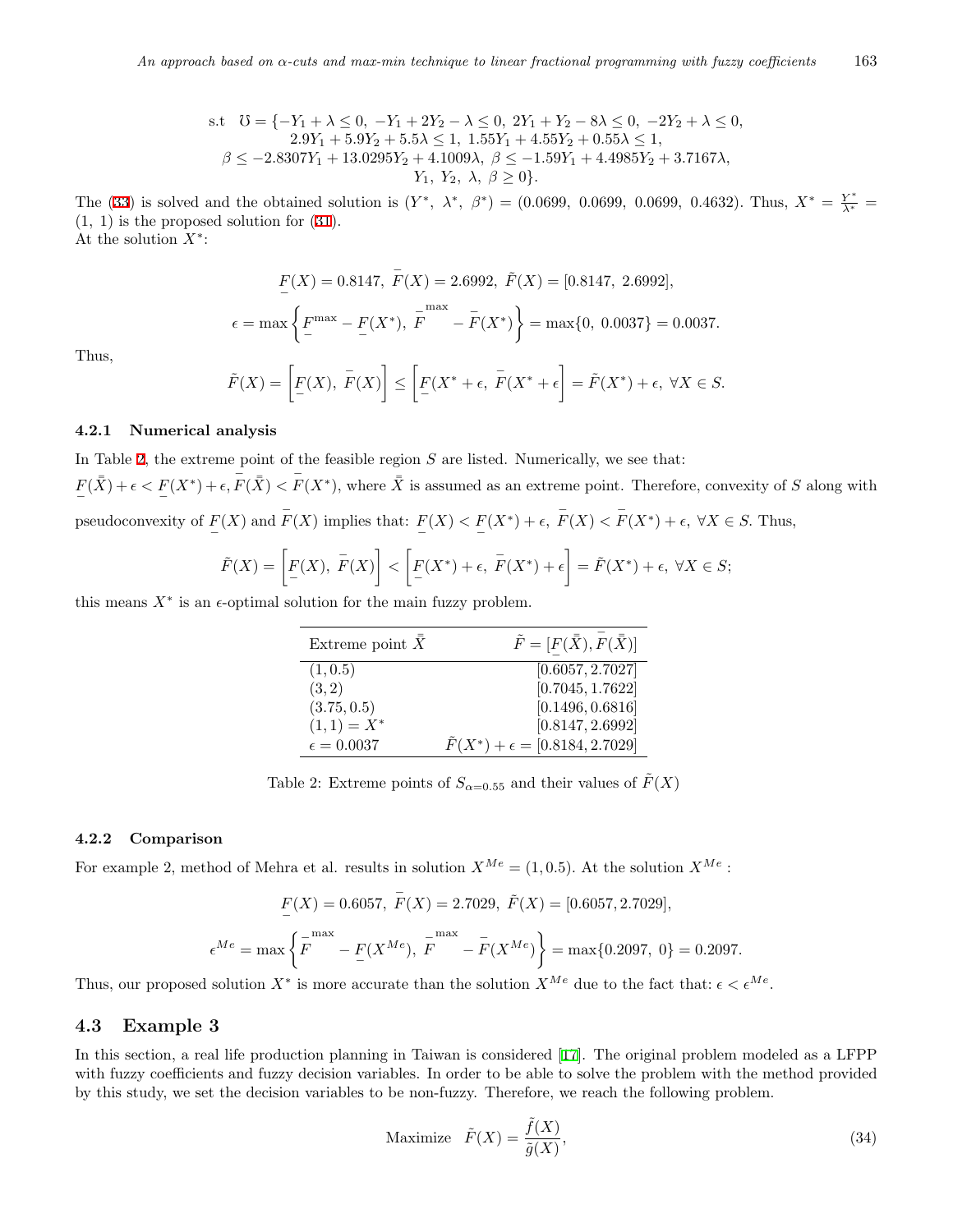s.t 
$$
S = \{X_1 + X_2 + X_3 + X_4 \le (7.2, 8, 8.8), X_5 + X_6 + X_7 + X_8 \le (12, 14, 13.8), X_9 + X_{10} + X_{11} + X_{12} \le (10.2, 12, 13.8), X_1 + X_5 + X_9 \ge (16.2, 7, 7.8), X_2 + X_6 + X_10 \ge (8.9, 10, 11.1), X_3 + X_7 + X_11 \ge (6.5, 8, 9.5), X_4 + X_8 + X_{12} \ge (7.8, 9, 10.2), X_i \ge 0 \quad i = 1, ..., 12\},
$$

where

$$
f(X) = (8, 10, 10.8)X_1 + (20.4, 22, 24)X_2 + (8, 10, 10.6)X_3 + (18.8, 20, 22)X_4 + (14, 15, 16)X_5 + (18.2, 20, 22)X_6 + (10, 12, 13)X_7 + (6, 8, 8.8)X_8 + (18.4, 20, 21)X_9 + (9.6, 12, 13)X_{10} + (7.8, 10, 10.8)X_{11} + (14, 15, 16)X_{12},
$$

$$
g(X) = (1.5, 2, 2.5)X_1 + (4, 5, 6)X_2 + (1.3, 2, 2.5)X_3 + (3, 4, 5)X_4 + (2.5, 3, 4)X_5 + (2, 3, 4)X_6 + (2.3, 3, 4)X_7 + (1.5, 2, 2.5)X_8 + (3, 4, 5)X_9 + (2, 3, 4)X_{10} + (1.5, 2, 2.7)X_{11} + (2, 3, 4)X_{12}.
$$

If we set  $\alpha = 0.6$ , then [\(8](#page-3-5)) is formed as follows:

$$
\underset{X \in S}{\text{Maximize}} \quad \left\{ \underline{F}(X), \ \overline{F}(X) \right\} = \left\{ \frac{f_1(X)}{g_1(X)}, \ \frac{f_2(X)}{g_2(X)} \right\},\tag{35}
$$

where

 $f_1(X) = 9.2X_1 + 21.36X_2 + 9.2X_3 + 19.52X_4 + 14.6X_5 + 19.28X_6 + 11.2X_7 + 7.2X_8 + 19.36X_9 + 11.04X_{10} + 9.12X_{11} + 14.8X_{12},$ 

$$
g_1(X) = 2.2X_1 + 5.4X_2 + 2.2X_3 + 4.4X_4 + 3.4X_5 + 3.4X_6 + 3.4X_7 + 2.2X_8 + 4.4X_9 + 3.4X_{10} + 2.28X_{11} + 3.4X_{12},
$$

 $f_2(X) = 10.32X_1 + 22.8X_2 + 10.24X_3 + 20.8X_4 + 15.4X_5 + 20.8X_6 + 12.4X_7 + 8.32X_8 + 20.4X_9 + 12.4X_{10} + 10.32X_{11} + 15.4X_{12}$ 

$$
g_2(X) = 1.8X_1 + 4.6X_2 + 1.72X_3 + 3.6X_4 + 2.8X_5 + 2.6X_6 + 2.72X_7 + 1.8X_8 + 3.6X_9 + 2.6X_{10} + 1.8X_{11} + 2.6X_{12}.
$$

According to  $F^{\text{max}}_0 = 4.723, F^{\text{min}}_0 = 3.4741, \bar{F}$ max  $= 6.6931, \ \bar{F}$ min = 4*.*9367*,* the membership functions are specified as follows:

$$
\mu(X) = \frac{\mu^{N}(X)}{\mu^{D}(X)}, \ \ \bar{\mu}(X) = \frac{\bar{\mu}^{N}(X)}{\bar{\mu}^{D}(X)},
$$

where

$$
\mu^N(X) = 1.2467X_1 + 2.0817X_2 + 1.2467X_3 + 4.2340X_4 + 2.2324X_5 + 5.9797X_6 - 0.49X_7 - 0.3547X_8 + 3.262X_9 - 0.6181X_{10} + 0.9601X_{11} + 2.2324X_{12},
$$

$$
\mu^{D}(X) = 2.2X_1 + 5.4X_2 + 2.2X_3 + 4.4X_4 + 3.4X_5 + 3.4X_6 + 3.4X_7 + 2.2X_8 + 4.4X_9 + 3.4X_{10} + 2.28X_{11} + 3.4X_{12},
$$

$$
\overline{\mu}^N(X) = 0.8164X_1 + 0.0519X_2 + 0.9729X_3 + 1.7239X_4 + 0.898X_5 + 4.5346X_6 - 0.5852X_7 - 0.3223X_8 + 1.2912X_9 - 0.4354X_{10} + 0.8164X_{11} + 1.4601X_{12},
$$

$$
\mu^D(X) = 1.8X_1 + 4.6X_2 + 1.72X_3 + 3.6X_4 + 2.8X_5 + 2.6X_6 + 2.72X_7 + 1.8X_8 + 3.6X_9 + 2.6X_{10} + 1.8X_{11} + 2.6X_{12}.
$$
  
The (12) is formulated as follows:

Maximize  $\beta$  (36)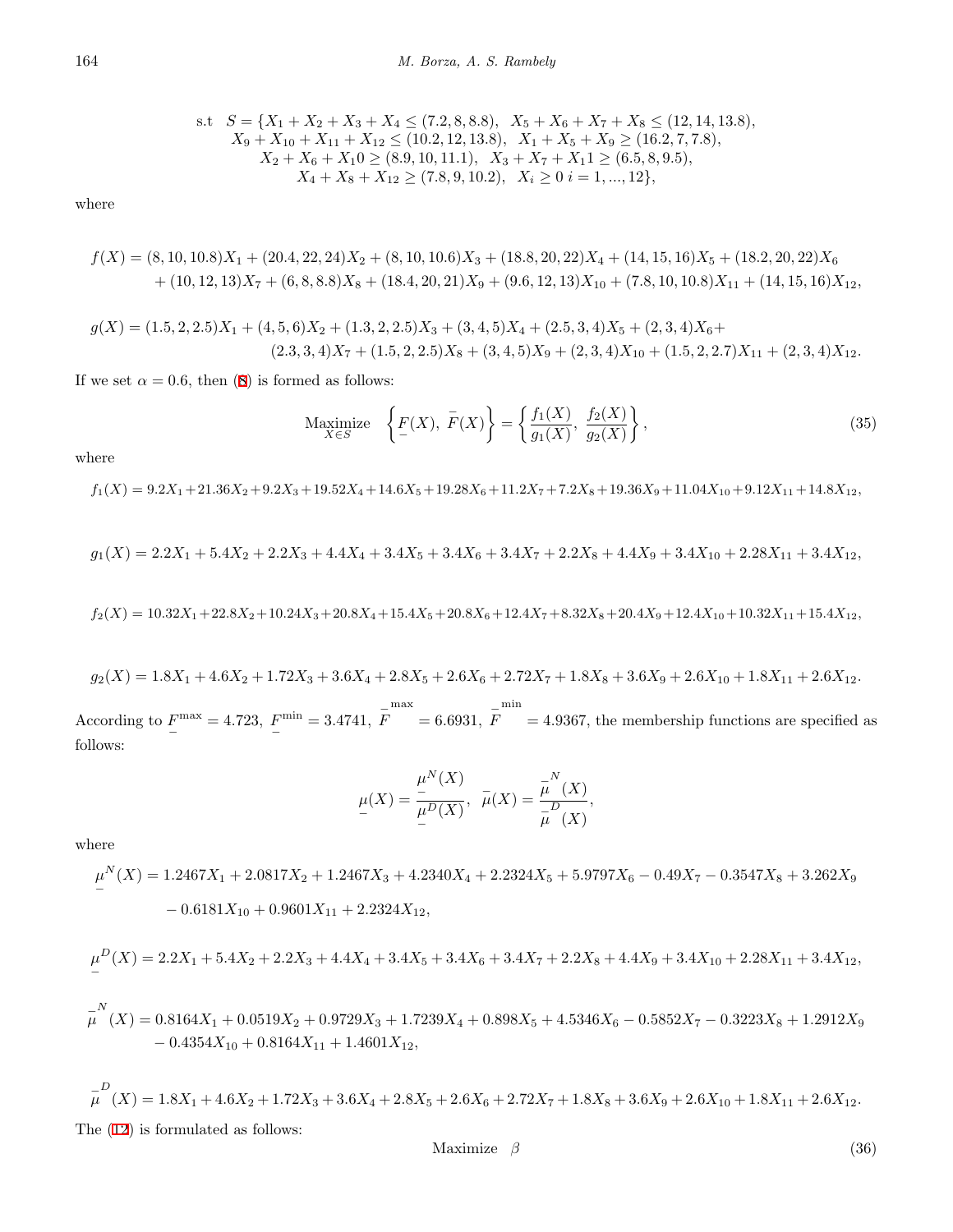s.t 
$$
\mathcal{U} = \{Y_1 + Y_2 + Y_3 + Y_4 - 7.68\lambda \le 0, Y_5 + Y_6 + Y_7 + Y_8 - 13.2\lambda \le 0, Y_9 + Y_{10} + Y_{11} + Y_{12} - 11.28\lambda \le 0, Y_1 + Y_5 + Y_9 - 6.68\lambda \ge 0, Y_2 + Y_6 + Y_10 - 9.56\lambda \ge 0, Y_3 + Y_7 + Y_{11} - 7.4\lambda \ge 0, Y_4 + Y_8 + Y_{12} - 8.52\lambda \ge 0, Y_2 + Y_6 + Y_{10} - 9.56\lambda \ge 0, Y_3 + Y_7 + Y_{11} - 7.4\lambda \ge 0, Y_4 + Y_8 + Y_{12} - 8.52\lambda \ge 0, Y_4 + Y_8 + Y_{12} - 8.52\lambda \ge 0, Y_5 + 1.4Y_2 + 2.2Y_3 + 4.4Y_4 + 3.4Y_5 + 3.4Y_6 + 3.4Y_7 + 2.2Y_8 + 4.4Y_9 + 3.4Y_{10} + 2.28Y_{11} + 3.4Y_{12} \le 1
$$
  
\n
$$
1.8Y_1 + 4.6Y_2 + 1.72Y_3 + 3.6Y_4 + 2.8Y_5 + 2.6Y_6 + 2.72Y_7 + 1.8Y_8 + 3.6Y_9 + 2.6Y_{10} + 1.8Y_{11} + 2.6Y_{12} \le 1
$$
  
\n
$$
\beta \le 1.2467Y_1 + 2.0817Y_2 + 1.2467Y_3 + 4.2340Y_4 + 2.2324Y_5 + 5.9797Y_6 - 0.49Y_7 - 0.3547Y_8 + 3.262Y_9 - 0.6181Y_{10} + 0.9601Y_{11} + 2.2324Y_{12}
$$
  
\n
$$
\beta \le 0.8164Y_1 + 0.0519Y_2 + 0.9729Y_3 + 1.7239Y_4 + 0.898Y_5 + 4.5346Y_6 - 0.5852
$$

$$
Y_i, \lambda, \beta \ge 0, i = 1, ..., 12 \}.
$$

The above problem is solved and the obtained solution is:

 $(Y^*, \lambda^*, \beta^*) = (0.0309, 0, 0.0471, 0, 0.037, 0.0971, 0, 0, 0, 0, 0.0280, 0.0865, 0.0102, 0.6933).$  Thus, the proposed solution is:

 $X^* = \frac{Y^*}{\lambda^*} = (3.04, 0, 4.64, 0, 3.64, 9.56, 0, 0, 0, 0, 2.76, 8.52).$ At the solution *X<sup>∗</sup>* :

$$
\underline{F}(X) = 4.7165, \ \overline{F}(X) = 6.6931, \ \widetilde{F}(X) = [4.7165, \ 6.6931],
$$
\n
$$
\epsilon = \max\left\{\underline{F}^{\max} - \underline{F}(X^*), \ \overline{F}^{\max} - \overline{F}(X^*)\right\} = \max\{0, 0.0065\} = 0.0065,
$$
\n
$$
\widetilde{F}(X) = \left[\underline{F}(X), \ \overline{F}(X)\right] \le \left[\underline{F}(X^*) + \epsilon, \ \overline{F}(X^*) + \epsilon\right] = \widetilde{F}(X^*) + \epsilon, \ \forall X \in S.
$$

#### **4.3.1 Comparison**

Method of [\[17](#page-15-19)] results in a solution for which  $\tilde{F}(X) = [3.688, 6.576]$ . Therefore,

$$
\epsilon^{Da} = \max\{4.7230 - 3.688, 6.6931 - 6.5760\} = 1.035.
$$

Since  $\epsilon \leq \epsilon^{Da}$ , it is then concluded that this study provide a better result.

## **4.4 Example 4**

Our proposed approach can be used to solve bi-objective linear fractional programming problem. In this section, we consider a real life example taken from [[29](#page-15-20)].

<span id="page-12-0"></span>
$$
\text{Maximize} \{Z_1(X), \ Z_2(X)\} \tag{37}
$$

s.t 
$$
S = \{0.3X_1 + 0.4X_2 + 0.4X_3 + 0.98X_4 + 0.97X_5 + 0.98X_6 \le 600, 2280000X_1 + 9200X_2 + 16000X_3 + 22500X_4 + 20000X_5 + 20000X_6 \le 20000000, 650X_1 + 630X_2 + 320X_3 + 660X_4 + 360X_5 + 640X_6 \le 500000, 20X_1 + 22X_2 + 20X_3 + 18X_4 + 20X_5 + 17X_6 \le 15000, 11400X_1 + 3220X_2 + 1800X_3 + 12750X_4 + 3250X_5 + 3000X_6 \le 6000000, 148X_1 + 238X_4 + 135X_6 \le 50000, 180X_1 + 220X_2 + 200X_3 + 150X_4 + 100X_5 + 160X_6 \le 120000, 60X_1 + 40X_2 + 35X_3 + 50X_4 + 30X_5 + 45X_6 \le 30000, 30X_1 + 32X_2 + 28X_3 + 35X_4 + 26X_5 + 20X_6 \le 200000, 15X_1 + 18X_2 + 16X_3 + 14X_4 + 17X_5 + 18X_6 \le 10000, 12X_1 + 38X_2 + 36X_3 + 40X_4 + 37X_5 + 35X_6 \le 25000, 42X_1 + 38X_2 + 36X_3 + 40X_4 + 37X_5 + 35X_6 \le 25000, 16X_1 + 2X_2 + 2X_3 + 2X_3 + 2X_4 + 2X_5 + 2X_6 \le 25000, 16X_1 + 2X_2 + 2X_3 + 3X_4 + 2X_5 + 2X_6 \le 2000000, 16X_1 + 2X_2 +
$$

where

$$
Z_1(X) = \frac{59890X_1 + 23390X_2 + 30750X_3 + 59750X_4 + 40700X_5 + 59435X_6}{35345X_1 + 13420X_2 + 18455X_3 + 39455X_4 + 23840X_5 + 24070X_6 + 500000},
$$
  

$$
Z_2(X) = \frac{59890X_1 + 23390X_2 + 30750X_3 + 59750X_4 + 40700X_5 + 59435X_6}{96X_1 + 120X_2 + 144X_3 + 144X_4 + 84X_5 + 120X_6 + 480}.
$$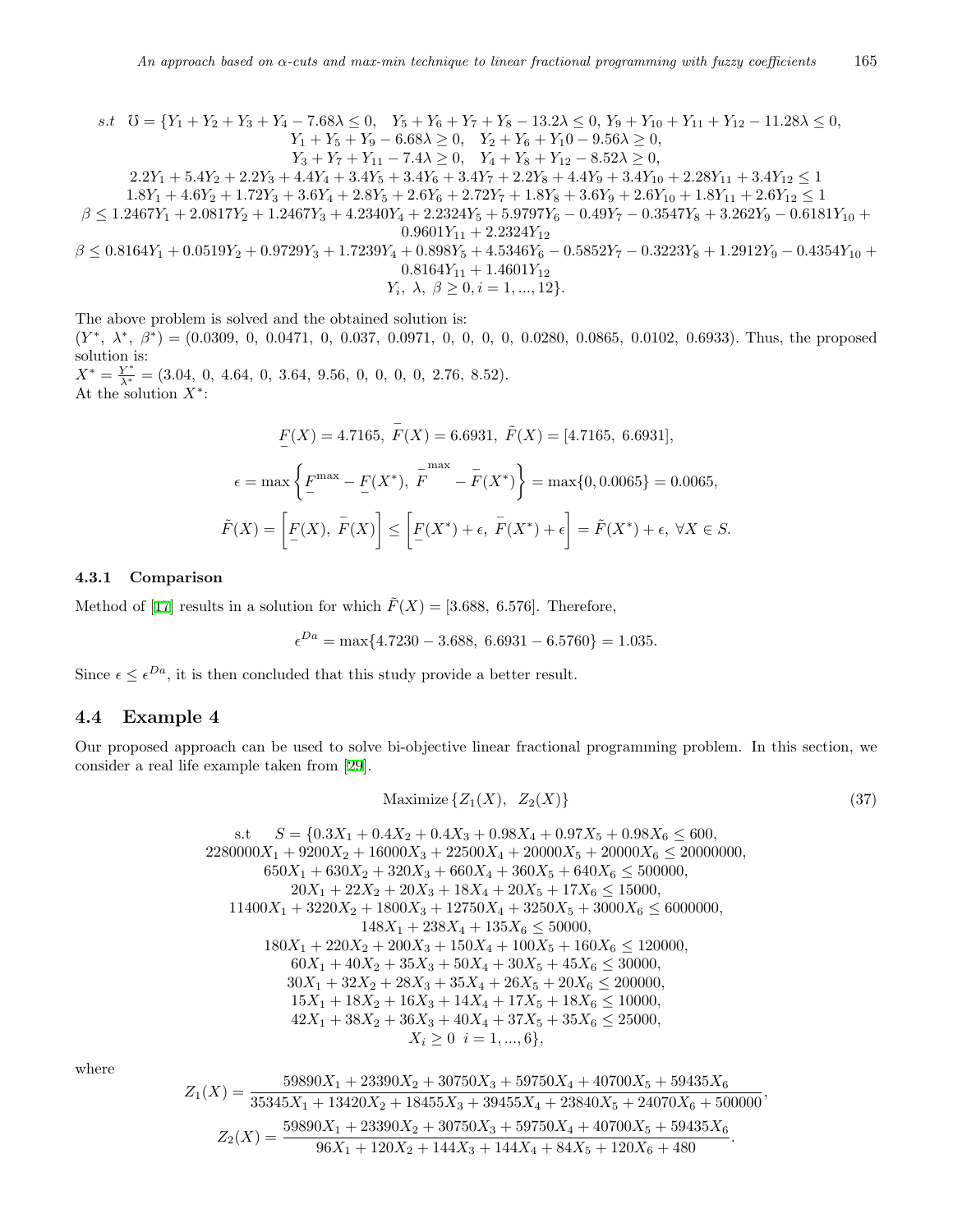Consider:

$$
Z_1^{\min}=0,\ Z_1^{\max}=2.3381,\ Z_2^{\min}=0,\ Z_2^{\max}=491.51.51,\\ \mu_{Z_1}(X)=\frac{25615X_1+10004X_2+13152X_3+25555X_4+17407X_5+25420X_6}{35345X_1+13420X_2+18455X_3+39455X_4+23840X_5+24070X_6+500000},\\ \mu_{Z_2}(X)=\frac{121.8477X_1+47.5876X_2+62.5617X_3+121.5629X_4+82.8052X_5+120.992X_6}{96X_1+120X_2+144X_3+144X_4+84X_5+120X_6+480},
$$

the [\(12](#page-5-0)) is formed for this example as follows:

<span id="page-13-1"></span>Maximize *β* (38)

s.t 
$$
U = \{0.3Y_1 + 0.4Y_2 + 0.4Y_3 + 0.98Y_4 + 0.97Y_5 + 0.98Y_6 - 600\lambda \le 0,
$$

$$
2280000Y_1 + 9200Y_2 + 16000Y_3 + 22500Y_4 + 20000Y_5 + 20000Y_6 - 20000000\lambda \le 0,
$$

$$
650Y_1 + 630Y_2 + 320Y_3 + 660Y_4 + 360Y_5 + 640Y_6 - 500000\lambda \le 0,
$$

$$
20Y_1 + 22Y_2 + 20Y_3 + 18Y_4 + 20Y_5 + 17Y_6 - 15000\lambda \le 0,
$$

$$
11400Y_1 + 3220Y_2 + 1800Y_3 + 12750Y_4 + 3250Y_5 + 3000Y_6 - 6000000\lambda \le 0,
$$

$$
148Y_1 + 238Y_4 + 135Y_6 - 50000\lambda \le 0,
$$

$$
180Y_1 + 220Y_2 + 200Y_3 + 150Y_4 + 100Y_5 + 160Y_6 - 120000\lambda \le 0,
$$

$$
60Y_1 + 40Y_2 + 35Y_3 + 50Y_4 + 30Y_5 + 45Y_6 - 30000\lambda \le 0,
$$

$$
30Y_1 + 32Y_2 + 28Y_3 + 35Y_4 + 26Y_5 + 20Y_6 - 200000\lambda \le 0,
$$

$$
15Y_1 + 18Y_2 + 16Y_3 + 14Y_4 + 17Y_5 + 18Y_6 - 10000\lambda \le 0,
$$

$$
42Y_1 + 38Y_2 + 36Y_3 + 40Y_4 + 37Y_5 + 35Y_6 - 25000\lambda \le 0,
$$

$$
42Y_1 + 38Y_2 + 36Y_3 + 40Y_4 + 37Y_5 + 35Y_6
$$

The ([38\)](#page-13-1) is solved and the solution  $X^* = \frac{Y^*}{\lambda^*} = (0, 0, 0, 0, 0, 370)$  is obtained as an efficient solution for ([37\)](#page-12-0). At the solution *X<sup>∗</sup>* :

$$
Z_1(X) = 2.3380, \ \ Z_2(X) = 489.9944, \ \mu_{Z_1}(X) = 0.9999, \ \mu_{Z_2}(X) = 0.9948.
$$

The average of  $\mu_{Z_1}(X)$  and  $\mu_{Z_2}(X)$  is: 0.9948.

#### **4.4.1 Comparison**

The solution proposed by Pramy and Islam is:  $\hat{X} = (0, 0, 0, 0, 196.078, 370.37)$ . At the solution  $\ddot{X}$  :

$$
Z_1(X) = 2.1288, Z_2(X) = 488.531, \mu_{Z_1}(X) = 0.9105, \mu_{Z_2}(X) = 0.9887.
$$

The average of  $\mu_{Z_1}(X)$ ,  $\mu_{Z_2}(X)$  is: 0.9496*.* 

The results show that solution  $X^*$  proposed by this study dominates the solution  $\hat{X}$  provided by Pramy and Islam due to the fact that:

$$
Z_1(\hat{X}) < Z_1(X^*), \ Z_2(\hat{X}) < Z_2(X^*).
$$

# <span id="page-13-0"></span>**5 Conclusions**

In this paper, an approach was proposed to address the linear fractional programming with fuzzy coefficients (FLFPP). In the method, the fuzzy problem was finally changed into a LPP. It was proven that the solution resulted by the LPP is an  $\epsilon$ -optimal solution for the main problem. To construct our methodology, the concept of  $\alpha$ -cuts, the membership function, max-min technique, and variable transformations were used. Although we only used triangular fuzzy numbers for convenience, this article covers the LFPPs with any kind of fuzzy numbers. Four numerical examples were solved in order to illustrate the method and comparisons were made to show the efficiency. For the first example, our outcome is an exact optimal solution. The second example was solved for  $\alpha = 0.55$  and found that the solution proposed by this article dominates the outcome of Mehra et al. For example 3, the solution provided by this study also dominated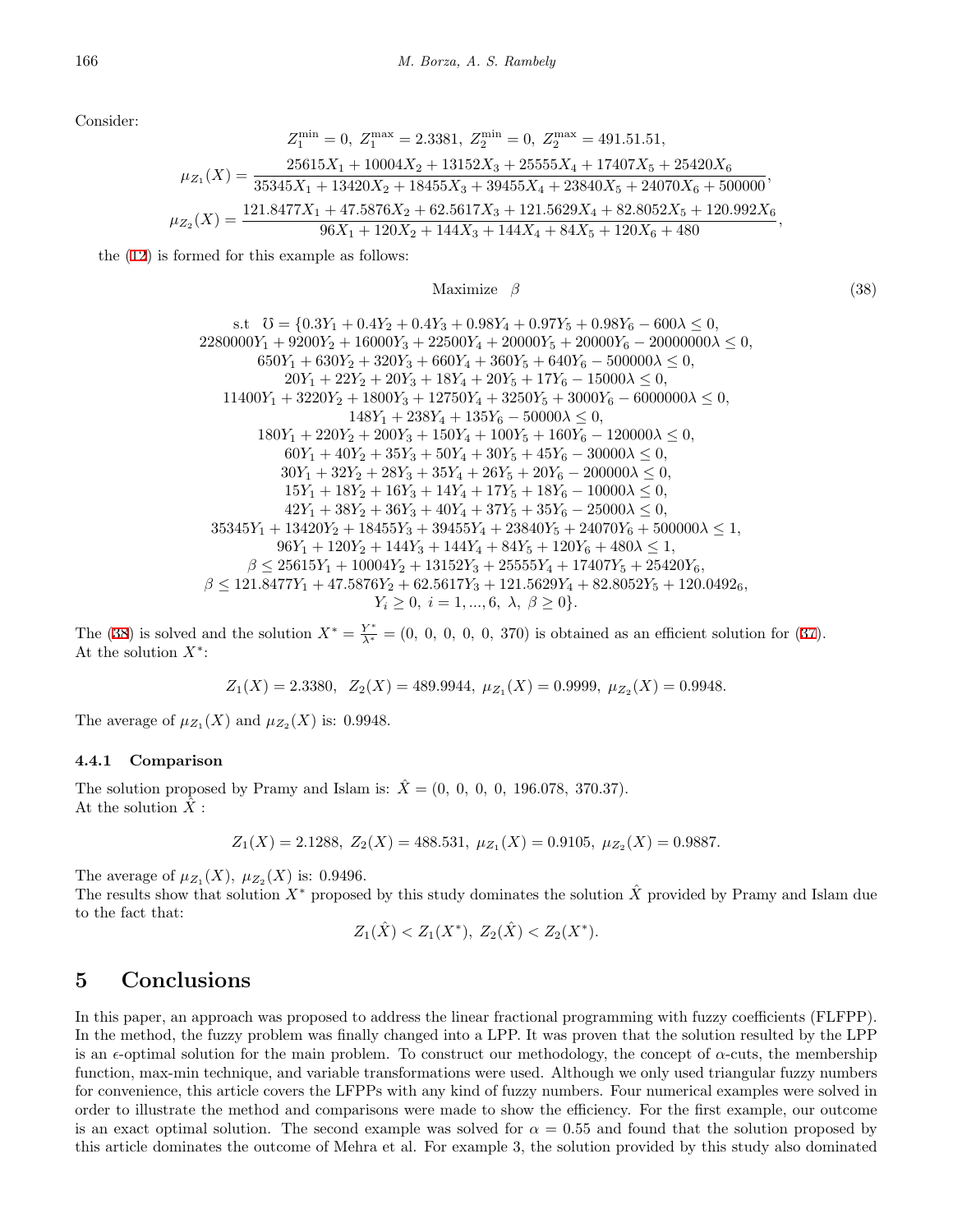the solution proposed by [[17\]](#page-15-19). Since our proposed method can be used to address the bi-objective linear fractional programming problem, we considered example 4 taken from [\[29](#page-15-20)]. This bi objective linear fractional programming problem was solved and the results demonstrated that our solution dominated the solution of Pramy and Islam. In brief, we conclude that our proposed approach is reliable to address the LFPP with fuzzy coefficients, and bi-objective LFPP. It should be mentioned that, in this paper, the Linprog documentation of Optimization Toolbox of MATLAB R2016 was employed to solve the linear programming problems.

# **Acknowledgement**

This work is supported by UKM, ST-2019-016.

# **References**

- <span id="page-14-0"></span>[1] S. Ahmad, A. Ullah, A. Akgül, D. Baleanu, *Analysis of the fractional tumour-immune-vitamins model with Mittag-Leffler kernel*, Results in Physics, **19** (2020), Doi: 10.1016/j.rinp.2020.103559.
- <span id="page-14-8"></span>[2] T. Allahviranloo, R. Saneifard, *Defuzzification method for ranking fuzzy numbers based on center of gravity*, Iranian Journal of Fuzzy Systems, **9**(6) (2012), 57-67.
- <span id="page-14-14"></span>[3] C. H. Antunes, M. J. Alves, J. Cl´ımaco, *Multiobjective linear and integer programming*, Springer, Cham, (2016), Doi: 10.1007/978-3-319-28746-1
- <span id="page-14-4"></span>[4] M. Borza, A. S. Rambely, *A linearization to the sum of linear ratios programming problem*, Mathematics, **9**(9) (2021), Doi: 10.3390/math9091004.
- <span id="page-14-5"></span>[5] M. Borza, A. S. Rambely, *A new method to solve multi-objective linear fractional problems*, Fuzzy Information and Engineering, (2021), 1-12.
- <span id="page-14-11"></span>[6] M. Borza, A. S. Rambely, M. Saraj, *Solving linear fractional programming problems with interval coefficients in the objective function. A new approach*, Applied Mathematical Sciences, **6**(69) (2012), 3443-3452.
- <span id="page-14-3"></span>[7] M. Borza, A. S. Rambely, M. Saraj, *Parametric approach for an absolute value linear fractional programming with interval coefficients in the objective function*, In AIP Conference Proceedings, **1602**(1) (2014), 415-421.
- <span id="page-14-13"></span>[8] M. Borza, A. S. Rambely, M. Saraj, *Fuzzy approaches to the multi objectives linear fractional programming problems with interval coefficients*, Asian Journal of Mathematics and Computers Research, **4** (2015), 83-94.
- <span id="page-14-12"></span>[9] M. Chakraborty, S. Gupta, *Fuzzy mathematical programming for multi objective linear fractional programming problem*, Fuzzy Sets and Systems, **125**(3) (2002), 335-342.
- <span id="page-14-2"></span>[10] A. Charnes, W. W. Cooper, *Programming with linear fractional functionals*, Naval Research Logistics Quarterly, **9**(34) (1962), 181-186.
- <span id="page-14-15"></span>[11] S. Chanas, D. Kuchta, *Linear programming problem with fuzzy coefficients in the objective function*, Fuzzy Optimization, Physica-Verlag, Heidelberg, (1994), 148-157.
- <span id="page-14-10"></span>[12] V. Chinnadurai, S. Muthukumar, *Solving the linear fractional programming problem in a fuzzy environment: Numerical approach*, Applied Mathematical Modelling, **40**(11) (2016), 6148-6164.
- <span id="page-14-6"></span>[13] C. Cruz, R. C. Silva, J. L. Verdegay, *Extending and relating different approaches for solving fuzzy quadratic problems*, Fuzzy Optimization and Decision Making, **10**(3) (2011), 193-210.
- <span id="page-14-7"></span>[14] C. Cruz, R. C. Silva, J. L. Verdegay, A. Yamakami, *A survey of fuzzy quadratic programming*, Recent Patents on Computer Science, **1**(3) (2008), 182-193.
- <span id="page-14-9"></span>[15] M. Darehmiraki, *A novel parametric ranking method for intuitionistic fuzzy numbers*, Iranian Journal of Fuzzy Systems, **16**(1) (2019), 129-143.
- <span id="page-14-1"></span>[16] S. K. Das, S. A. Edalatpanah, T. Mandal, *Application of linear fractional programming problem with fuzzy nature in industry sector,* Filomat, **34**(15) (2020), 5073-5084.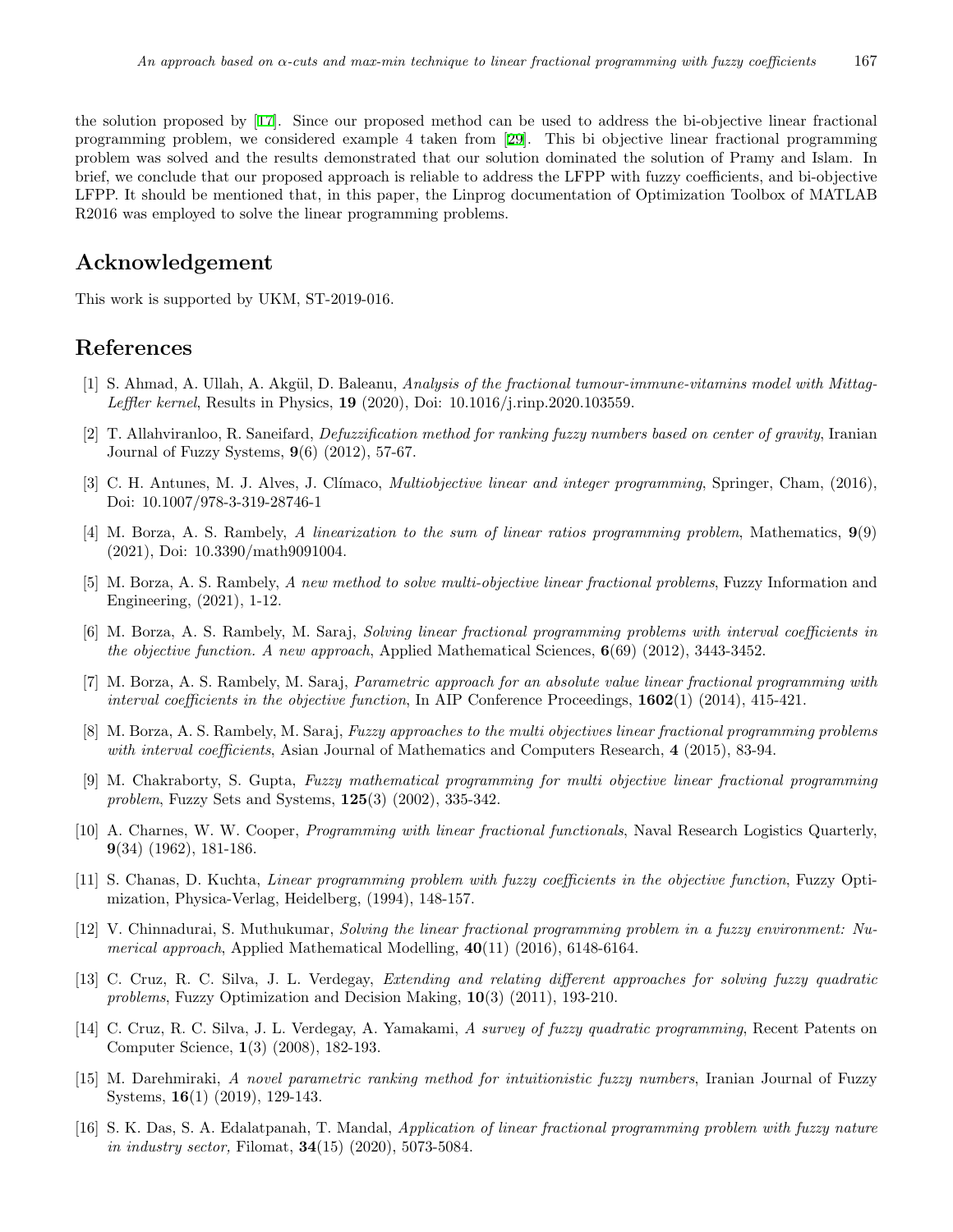- <span id="page-15-19"></span>[17] S. K. Das, T. Mandal, S. A. Edalatpanah, *A new approach for solving fully fuzzy linear fractional programming problems using the multi-objective linear programming*, RAIRO-Operations Research, **51**(1) (2017), 285-297.
- <span id="page-15-12"></span>[18] P. K. De, M. Deb, *Solution of multi objective linear fractional programming problem by Taylor series approach*, In 2015 International Conference on Man and Machine Interfacing (MAMI), 2015, IEEE, **1-5** (2015), Doi: 10.1109/MAMI.2015.7456582.
- <span id="page-15-2"></span>[19] W. Dinkelbach, *On nonlinear fractional programming*, Management Science, **13**(7) (1967), 492-498.
- <span id="page-15-3"></span>[20] N. Güzel, *A proposal to the solution of multi-objective linear fractional programming problem*, In Abstract and Applied Analysis, (2013), Doi: 10.1155/2013/435030.
- <span id="page-15-17"></span>[21] A. Kaufmann, M. M. Gupta, *Fuzzy mathematical models in engineering and management science*, Elsevier Science Inc. 655 Avenue of the Americas New York, NYUnited States, 1988.
- <span id="page-15-6"></span>[22] B. Kheirfam, J. L. Verdegay, *Strict sensitivity analysis in fuzzy quadratic programming*, Fuzzy Sets and Systems, **198** (2012), 99-111.
- <span id="page-15-5"></span>[23] X. Liu, Y. L. Gao, B. Zhang, F. P. Tian, *A new global optimization algorithm for a class of linear fractional programming*, Mathematics, **7**(9) (2019), 1-21.
- <span id="page-15-9"></span>[24] A. Mehra, S. Chandra, C. R. Bector, *Acceptable optimality in linear fractional programming with fuzzy coefficients*, Fuzzy Optimization and Decision Making, **6** (2007), 5-16.
- <span id="page-15-18"></span>[25] R. E. Moore, R. B. Kearfott, M. J. Cloud, *Introduction to interval analysis*, Society for Industrial and Applied Mathematics, 2009.
- <span id="page-15-4"></span>[26] S. Nayak, A. K. Ojha, *Solution approach to multi-objective linear fractional programming problem using parametric functions*, Opsearch, **56**(1) (2019), 174-190.
- <span id="page-15-15"></span>[27] S. Nayak, A. K. Ojha, *Multi-objective linear fractional programming problem with fuzzy parameters*, In Soft Computing for Problem Solving, Springer, Singapore, (2019), 79-90.
- <span id="page-15-13"></span>[28] B. B. Pal, B. N. Moitra, U. Maulik, *A goal programming procedure for fuzzy multi objective linear fractional programming problem*, Fuzzy Sets and Systems, **139** (2003), 395-405.
- <span id="page-15-20"></span>[29] F. A. Pramy, M. A. Islam, *Determining efficient solutions of multi-objective linear fractional programming problems and application*, Open Journal of Optimization, **6** (2017), 164-175.
- <span id="page-15-7"></span>[30] R. E. Precup, R. C. David, E. M. Petriu, A. I. Szedlak-Stinean, C. A. Bojan-Dragos, *Grey wolf optimizer-based approach to the tuning of PI-fuzzy controllers with a reduced process parametric sensitivity*, IFAC-Papers OnLine, **49**(5) (2016), 55-60.
- <span id="page-15-1"></span>[31] B. Radhakrishnan, P. Anukokila, *Fractional goal programming for fuzzy solid transportation problem with interval cost*, Fuzzy Information and Engineering, **6**(3) (2014), 359-377.
- <span id="page-15-8"></span>[32] H. Rashmanlou, R. A. Borzooei, *Vague graphs with application*, Journal of Intelligent and Fuzzy Systems, **30**(6) (2016), 3291-3299.
- <span id="page-15-0"></span>[33] I. M. Stancu-Minasian, *Fractional programming: Theory, methods and applications*, Kluwer Academic Publishers, Springer Netherlands, 1997.
- <span id="page-15-10"></span>[34] B. Stanojevic, M. Stanojevic, *Solving method for linear fractional programming problem with fuzzy coefficients in the objective function*, International Journal of Computers and Communications Control, **8** (2013), 146-152.
- <span id="page-15-14"></span>[35] M. D. Toksari, *Taylor series approach to fuzzy multi objective linear fractional programming*, Information Sciences, **178** (2008), 1189-1204.
- <span id="page-15-11"></span>[36] C. Veeramani, M. Sumathi, *Fuzzy mathematical programming approach for solving fuzzy linear fractional programming problem*, RAIRO-Operations research, **48**(1) (2014), 109-122.
- <span id="page-15-16"></span>[37] L. X. Wang, *A course in fuzzy systems and control*, Prentice-Hall, International, Inc., 1996.